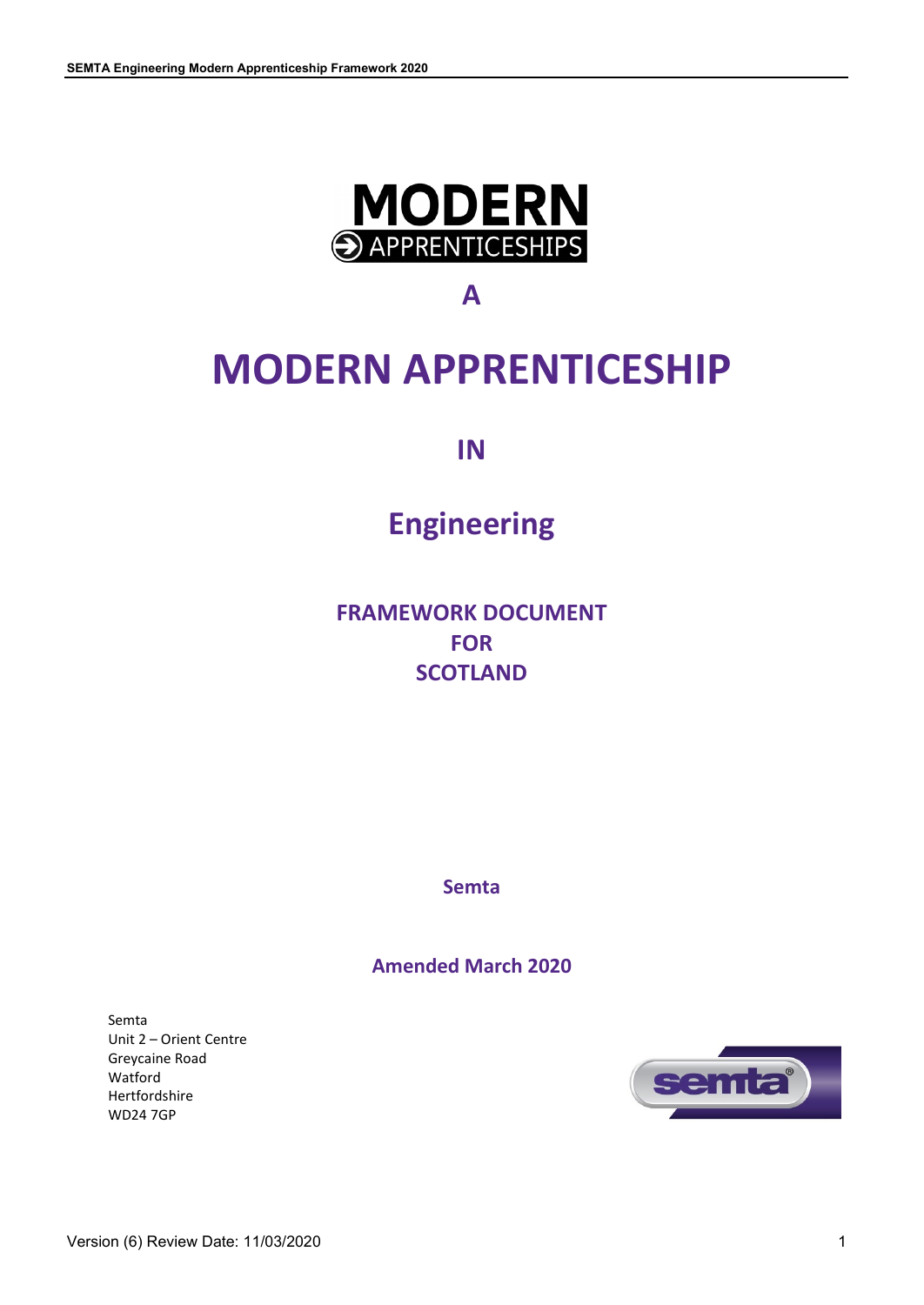#### Scottish Modern Apprenticeship Framework in Engineering Version 6.0 Dated January 2020

#### Amendments to this framework

| Version | Date of Change   | Amendment                               | Comments                                        |
|---------|------------------|-----------------------------------------|-------------------------------------------------|
| 6.0     | 20 January 2020  | Revised and updated                     | Full consultation and                           |
|         |                  | Framework document                      | new proposal document                           |
|         |                  | created                                 | Completed                                       |
| 6.0     | 20 January 2020  | New PEO SVQ                             | New codes issued by                             |
|         |                  | Qualifications added                    | SQA / EAL due to old                            |
|         |                  | codes updated                           | qualifications entering<br>its lapsing period   |
| 6.0     | 20 January 2020  | New PDA qualifications                  | New provision added-                            |
|         |                  | added to Mandatory                      | PDA qualifications.                             |
|         |                  | <b>Enhancement section</b>              |                                                 |
| 6.0     | 20 January 2020  | New professional                        | <b>BINDT</b>                                    |
|         |                  | Qualification outputs                   | CAA (EASA Part 66                               |
|         |                  | and options added to                    | modules)                                        |
|         |                  | Mandatory<br><b>Enhancement section</b> |                                                 |
|         |                  |                                         |                                                 |
| 6.0     | 17 February 2020 | SCQF reference added                    | SCQF minimum level for                          |
|         |                  | to Alternate Mandatory                  | NDT provision qualified                         |
|         |                  | <b>Enhancements section</b>             |                                                 |
| 6.0     | 17 February 2020 | PDA reference added to                  | Guidance on the use of                          |
|         |                  | the mandatory                           | PDA awards provided                             |
|         |                  | <b>Enhancements section</b>             |                                                 |
| 6.0     | 17 February 2020 | Table relating to routes                | SVQ levels updated and                          |
|         |                  | and timescales                          | accelerated routes                              |
|         |                  | amended                                 | updated                                         |
| 6.0     | 31 August 2021   | <b>SVQ Qualifications</b>               | Amended and updated<br>to reflect extensions to |
|         |                  | lapsing dates                           |                                                 |
|         |                  |                                         | SVQ provision                                   |

This framework document is a controlled document. The latest version can be found on the Skills Development Scotland website here:

[https://www.skillsdevelopmentscotland.co.uk/what-we-do/apprenticeships/modern-apprenticeships/modern](https://www.skillsdevelopmentscotland.co.uk/what-we-do/apprenticeships/modern-apprenticeships/modern-apprenticeship-frameworks/)[apprenticeship-frameworks/](https://www.skillsdevelopmentscotland.co.uk/what-we-do/apprenticeships/modern-apprenticeships/modern-apprenticeship-frameworks/)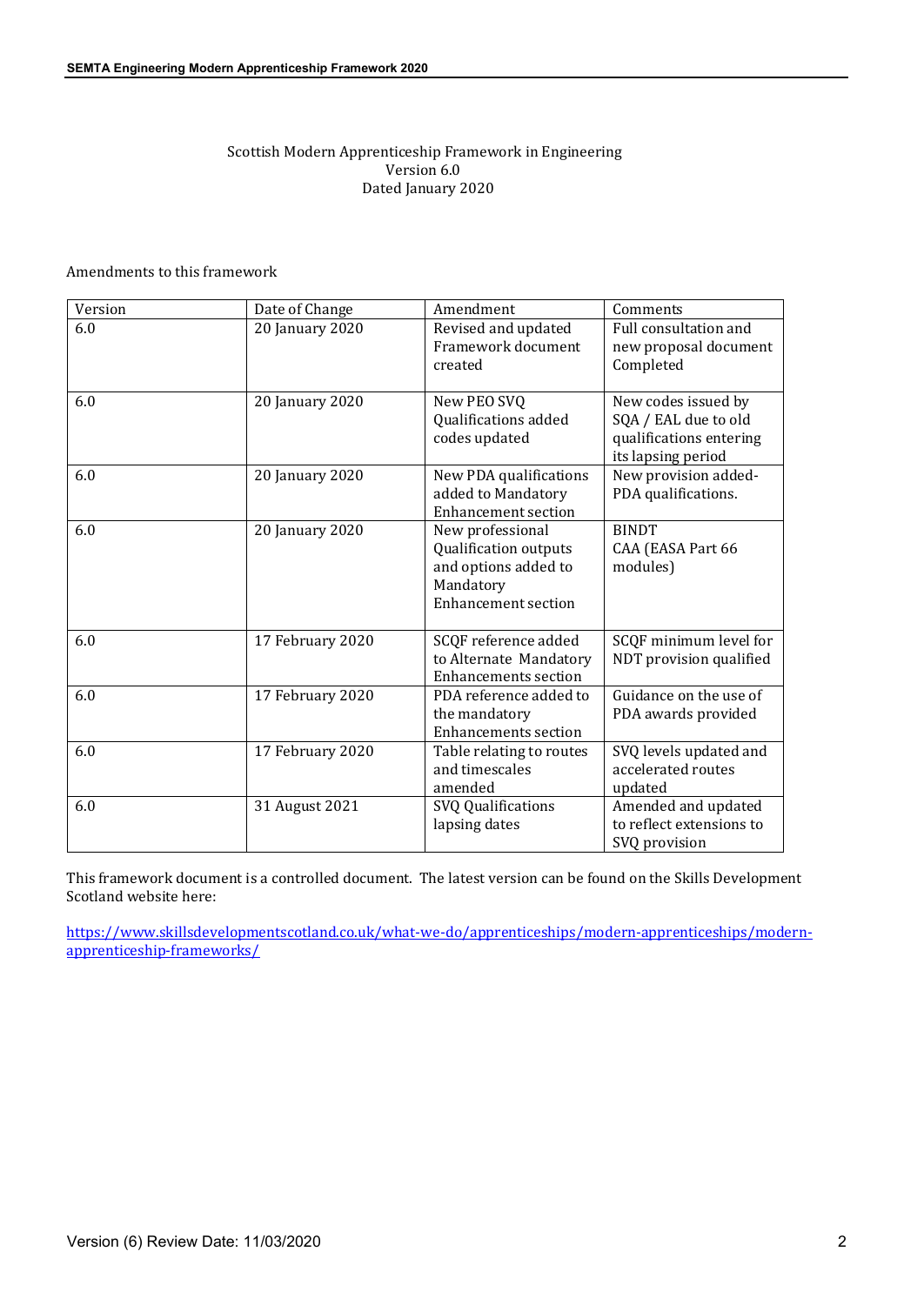# **Contents**

| <b>Framework Amendments</b>                    | $\overline{2}$ |
|------------------------------------------------|----------------|
| Modern Apprenticeships in Scotland             | $\overline{4}$ |
| Modern Apprenticeship Engineering              | 5              |
| <b>Summary of Framework</b>                    | 8              |
| The Framework                                  | 12             |
| Registration and certification                 | 13             |
| Recruitment and selection                      | 14             |
| <b>Equal opportunities</b>                     | 15             |
| Health and safety                              | 15             |
| Contracts                                      | 15             |
| <b>Employment status of Modern Apprentices</b> | 16             |
| Terms and conditions of employment             | 16             |
| Training and development                       | 16             |
| Consultation                                   | 17             |
| <b>Career progression</b>                      | 21             |

# **Appendices**

| Appendix 1 | <b>Stakeholder Responsibilities</b>           | 23 |
|------------|-----------------------------------------------|----|
| Appendix 2 | Modern Apprenticeship Centres (MACs)          | 26 |
| Appendix 3 | <b>Training Agreement and Training Plan</b>   | 27 |
| Appendix 4 | Centre Approval / Re-approval Procedure       | 31 |
| Appendix 5 | <b>Criteria for Foundation Training Phase</b> | 32 |
| Appendix 6 | Forms                                         | 34 |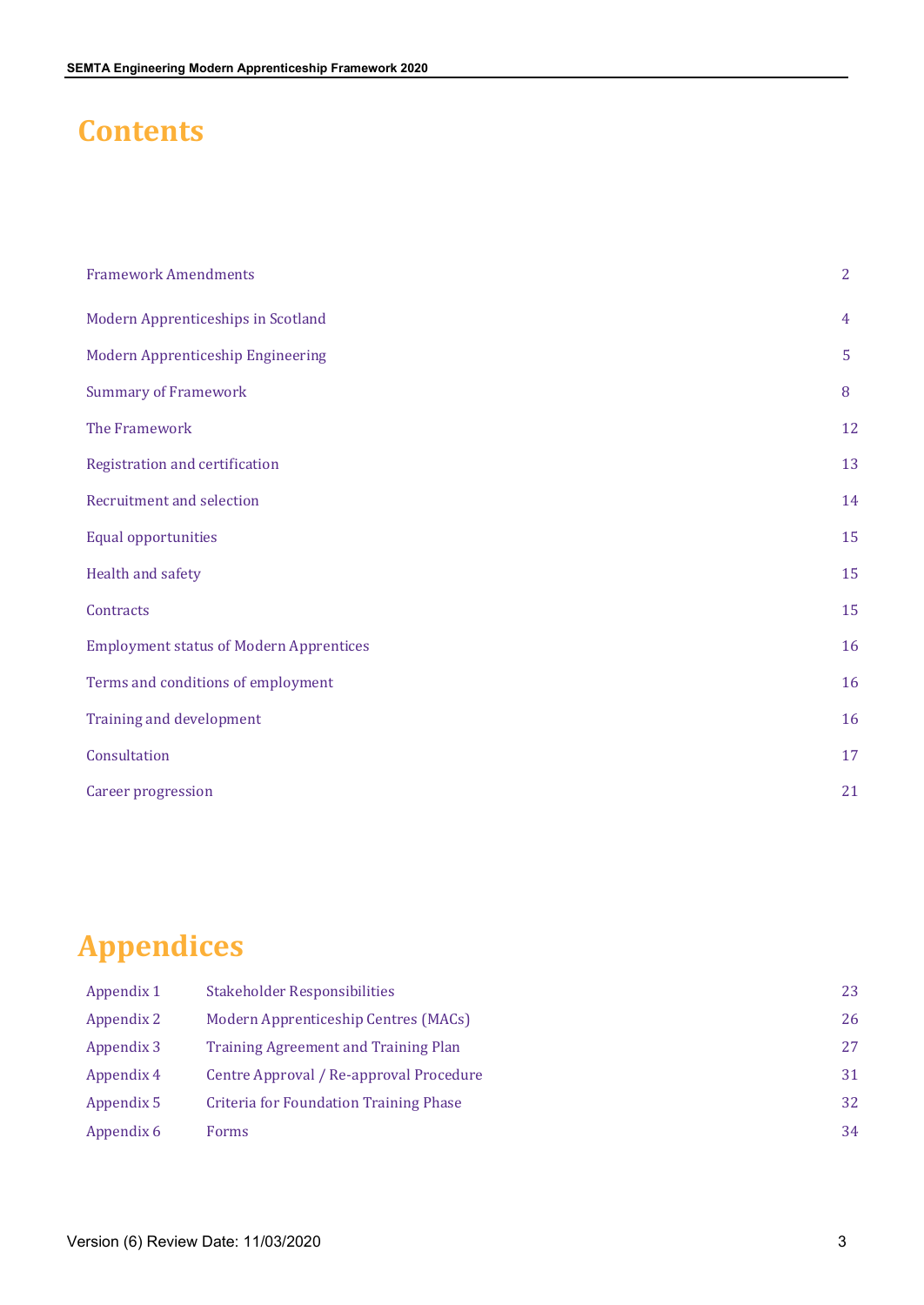# **Modern Apprenticeships in Scotland**

#### **What are Modern Apprenticeships?**

Modern Apprenticeships offer those aged over 16 paid employment combined with the opportunity to train for jobs at craft, technician and management level.

#### **Who develops them?**

Modern Apprenticeships are developed by Sector Skills Councils (SSCs). SSCs consult with employers and key partners in their sector to produce a training programme, which meets the needs of employers.

#### **Who are they for?**

Modern Apprenticeships are available to employees aged 16 or over. Employees need to demonstrate to their employer that they have the potential to complete the programme.

#### **What's in a Modern Apprenticeship?**

In Scotland, there are more than 70 different Modern Apprenticeship Frameworks and they are all designed to deliver a training package around a minimum standard of competence defined by employers through SSCs. They all contain the same 3 basic criteria:

- A relevant SVQ (or alternative competency based qualifications)
- Core Skills<br>• Industry sp
- Industry specific training

Details of the content of this specific Modern Apprenticeship in Engineering are given in the next section.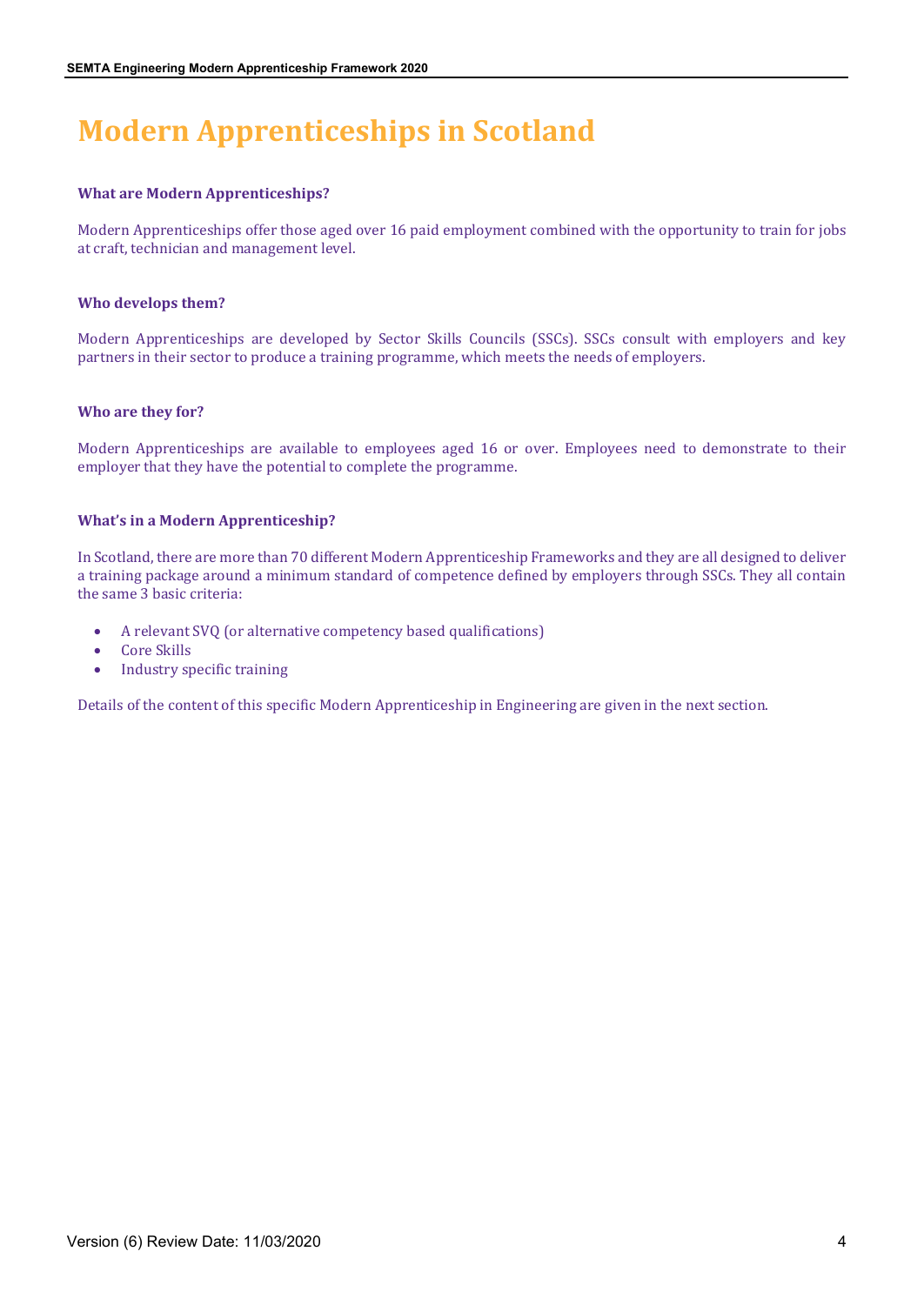# **Modern Apprenticeships in Engineering**

#### **MA Engineering Framework Rationale**

#### **1.1 Introduction**

Over 3,000 apprentices have completed the Modern Apprenticeship Framework in the last 3 years. The Framework is well established, but it has not been fully revised since 2016 (it was amended in 2018). Since then the sector, and employer needs have changed significantly. Semta have worked closely with industry partners to revise this Modern Apprenticeship in Engineering Framework. This proposal summarises how the revised Framework will help to address some of the key issues facing the Engineering sector.

The Engineering sector in Scotland is dynamic and fast changing sector that is hugely important to the Scottish economy. Engineering is a truly global industry and demand for skilled and qualified engineers is increasing - not just in Scotland, but also in the UK, Europe and beyond.

However, in Scotland and the UK, employers continue to report shortages of skilled engineers. If not addressed these skills shortages may restrain growth in the Scottish economy; global companies could relocate or recruit elsewhere, and companies in Scotland may not be able to source the skilled staff they need to remain competitive and productive.

Engineering UK's *The State of Engineering Report* (2018) identifies the apprenticeship pipeline as one of the most important ways of increasing the talent pool of UK engineers. It notes that Frameworks must be easy to understand and provide apprentices with the skills that employers need now and in future. Semta has worked closely with stakeholders to ensure revisions to this Framework meet employer expectations. It will continue to support the implementation of the Framework to ensure its benefits are clear to potential apprentices, their families and employers.

The expected rise in apprentice numbers (resulting from the Framework's review) will contribute to meeting the key performance indicator of increasing STEM apprenticeships set out in Scottish Government's *STEM Education and Training Strategy (2017).* The changes to the Framework will ensure more apprentices are qualified for work in the global world-class engineering companies of the future.

#### **1.2 Scope and value of the Engineering sector in Scotland**

Engineering UK's *The State of Engineering Report (2018)* distinguishes between **core** engineering jobs and **related** engineering jobs.

The **core** jobs include civil, mechanical, production and process, design and development, electrical and electronic engineers – all of whom clearly use engineering skills and knowledge. In addition, the core group includes other jobs that use engineering skills consistently including those directly attributed to fabrication. **Related** engineering jobs include those that combine some engineering skills with other skills, the oil and gas extraction and renewable energy sectors are good examples. Both core and related engineering occupations increasingly require staff skilled at higher levels to meet demands of changing technology, engineering and manufacturing practices.

The combined footprint of core and related engineering sector provides jobs for a large proportion of the working population in the UK. In 2016, one in five people (18.9% of the working population) were employed in an engineering enterprise.

Skills Development Scotland's (SDS) *Sector Skills Assessment 2019,* shows that some **76,600** people are employed in core and related occupations in the Scottish Engineering sector. SDS reports that Engineering provides £9,804 million of Gross Value Added (GVA) to the Scottish economy. This (Engineering) GVA is predicted to rise by 18% to £11,617 million by 2029; it confirms that Engineering will continue to be of high value to Scotland's economy, both now and in the longer term.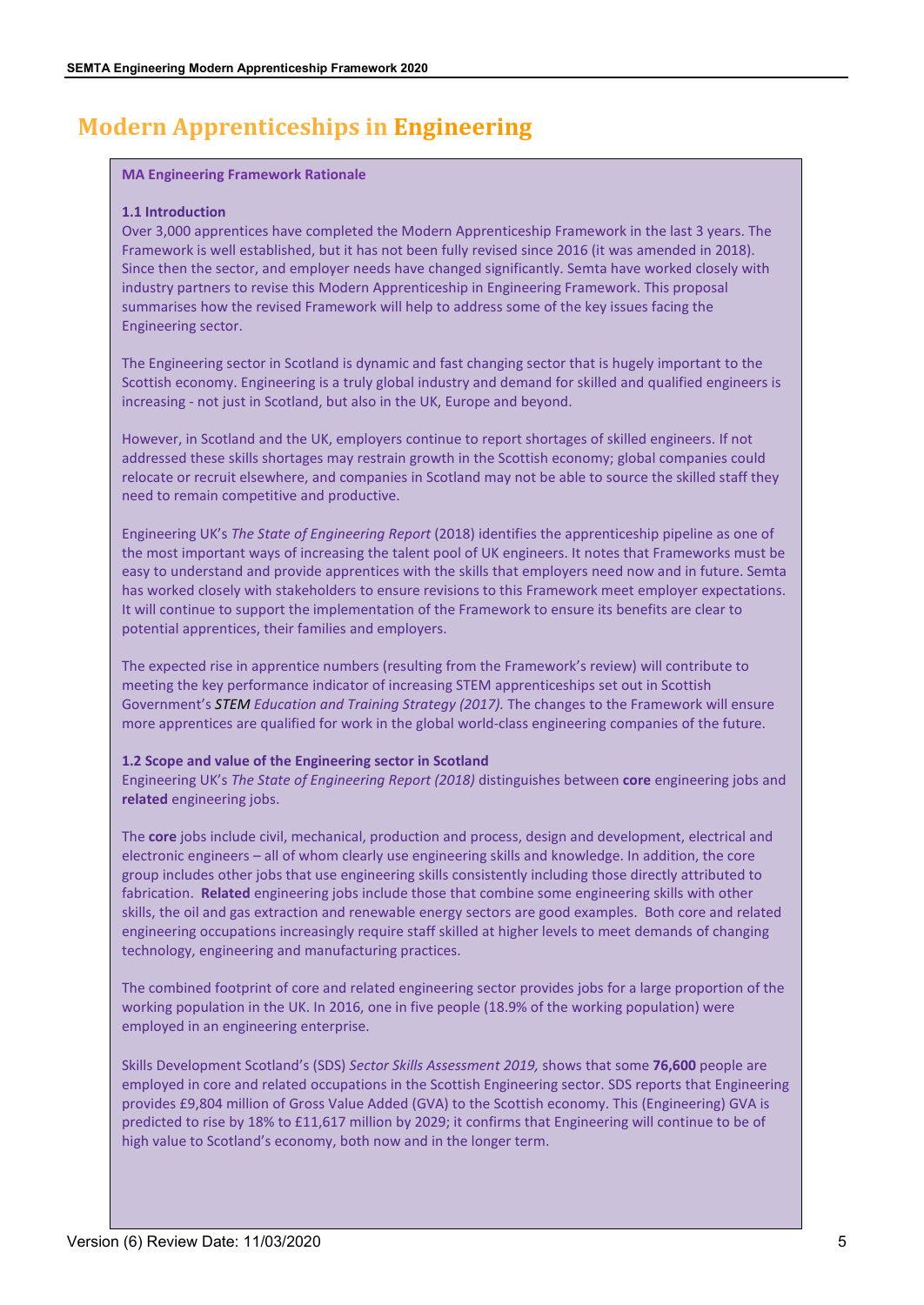The diagram shows the top employing engineering occupations in Scotland for 2019.



#### **Size of establishment by sector in Scotland**

The profile of Employers in the sector show that the Engineering sector s contains a high proportion of micro businesses employing between 1-10 people (92% in engineering compared to 84% for all industries in Scotland). The mature Engineering sector has circa 3000 companies whilst those in described as Leading Edge Technology number more than 8000, with the Science sector reflecting a further 11,000 establishments.

#### **1.3 Productivity**

Enterprise and Skills Strategic Board (ESSB) report that Scotland has much lower productivity than other OECD countries. Scottish Government's *Future Skills Action Plan (2019)* states that although Scotland's labour market and economy have grown in recent years, growth is slower and predicted to be slower in future. Reasons for the lower productivity in Scotland are not entirely clear. But the lack of higher level, digital, innovation and employability skills are seen as contributors to the poor productivity

#### **1.4 Skills shortages in Scotland**

The SDS data in its *Engineering Current and Future skills demand* shows that 21% of all engineering vacancies are due to skills shortages.

Engineering UK's *State of Engineering 2018* report shows that engineering skill shortages are a major issue in all UK nations. Demand for skilled engineering staff is rising but the number of suitable candidates for vacancies has declined significantly. Emerging new occupations including biotech, medical, space and cyber industries demand higher level skills from the outset and are predicted to employ very few staff in low level roles. Overall the demand for skilled engineers is predicted to increase in general especially in occupations where major infrastructure projects are driving the demand in the aeras of aerospace, rail and transport and renewable energy

#### **1.5 Up-skilling the existing workforce**

The Institute for Public Policy Research (IPPR) states that the majority of the UK workforce stop participating in formal learning/training at the age of 32. As Engineering continues to change rapidly, staff that do not develop digital, employability and new technical skills will not be able to meet future employer needs. This will affect individual employment and earning prospects, as well as their employer's productivity, competitiveness and add further skills gaps. Scotland has an ageing population which is expected to remain in the workforce for longer. In addition, future relationships with the UK, EU and global trading partners and uncertainty arising from Brexit and the future political relationships with other countries has already had some impact on the workforce according to Engineering UK and the Enterprise and Skills Strategic Board (ESSB). Fewer engineers from the EU have chosen to work and study in Scotland. The Scottish Government's *Future Skills Action Plan (2019)* and the ESSB sees encouraging these existing workers and their employers to invest in training, skills and education as one of the major challenges and key priorities in closing the skills gap. Scotland needs to further develop the culture of lifelong learning with an emphasis on work-based learning into its workforce.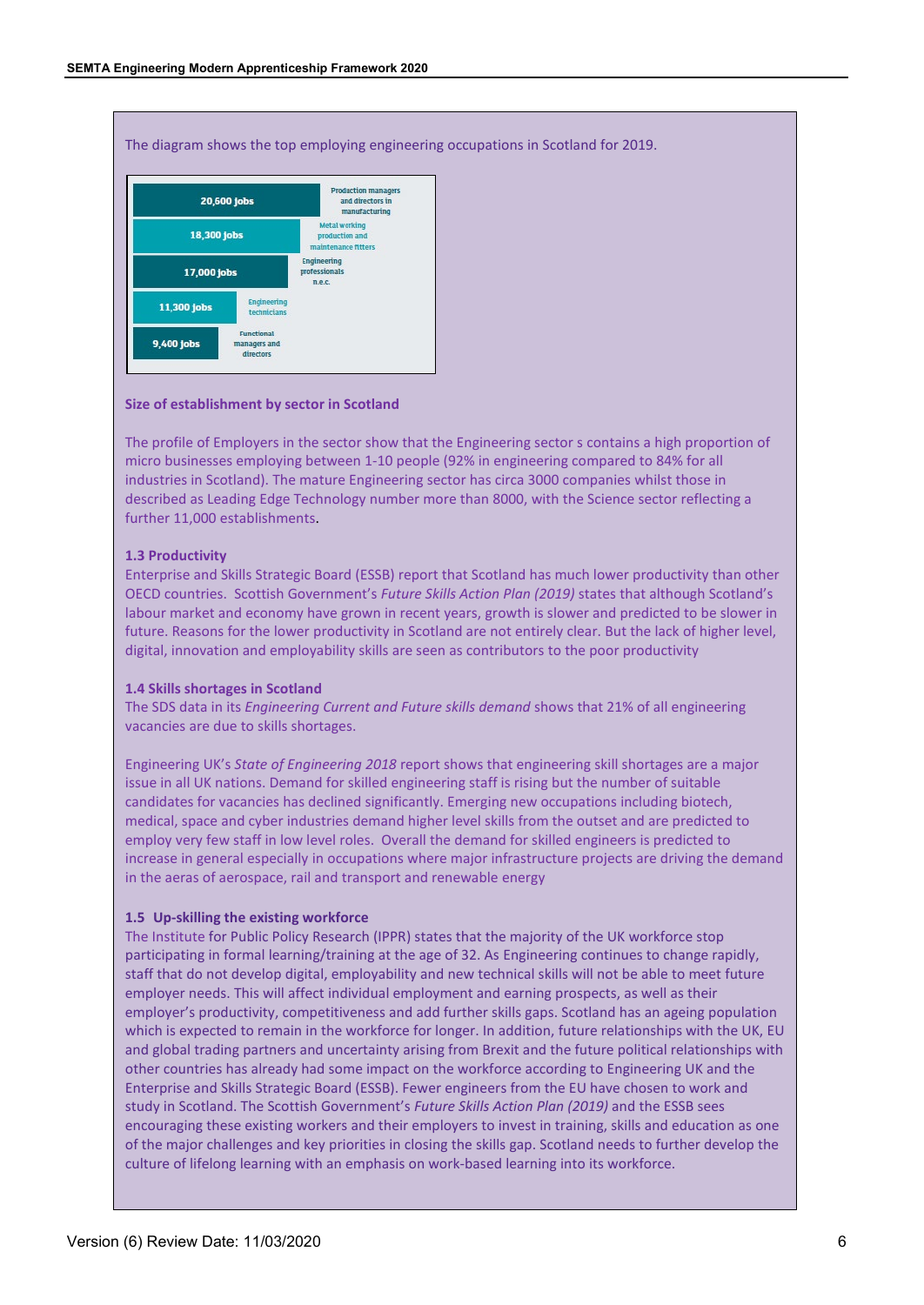The *STEM Education and Training Strategy (2017)* sets out ambitions to reduce the numbers of employers in Scotland experiencing STEM skills shortages. Increasing attainment of SCQF level 6 STEM subjects is a key objective of the strategy which the introduction of this revised and updated Framework supports.

This Framework is flexible and includes professional qualifications as well as SVQs and core skills. The direct articulation from the Engineering Foundation Apprenticeship to this revised and updated Framework will also widen access to the Engineering Apprenticeship for senior phase school pupils alongside those who complete and the Industrial Applications Modern Apprenticeship Framework. The framework also provides a route to support those in sector in need of upskilling by recognising any previous work experience.

#### **1.6 Sector Equal opportunities**

Employers recognise the major challenges regarding equal opportunities, diversity and gender balance within the sector. Despite numerous high profile projects including the International Women in Engineering Day, women are under-represented in engineering roles. Engineering UK's 2018 data shows that women comprise 46.9% of the total UK workforce, but only 20.5% of the engineering workforce. The proportion of workers from ethnic minority groups in the UK engineering workforce is 8.1%. This is lower than in the 12% in the total UK workforce.

Recruiting more women and people from ethnic minority groups is critical to meet future demand for engineers in the UK and Scotland economies. Future changes in demographics will mean it is unfeasible for two large cohorts of the workforce to remain under-represented in engineering whilst the industry is continuing to demand more and higher skilled participants

Semta supports a number of projects to widen participation in engineering working closely with key stakeholders to continue to address equal opportunities and access. Recent work has been undertaken with Scottish Engineering, Equate, CEED and SDS in this field. This revised and updated Framework has no formal entry pre-requisites; it is accessible to all those who want to develop higher level skills in Engineering and highlights opportunities for providers to support and engage with positive inclusion practices.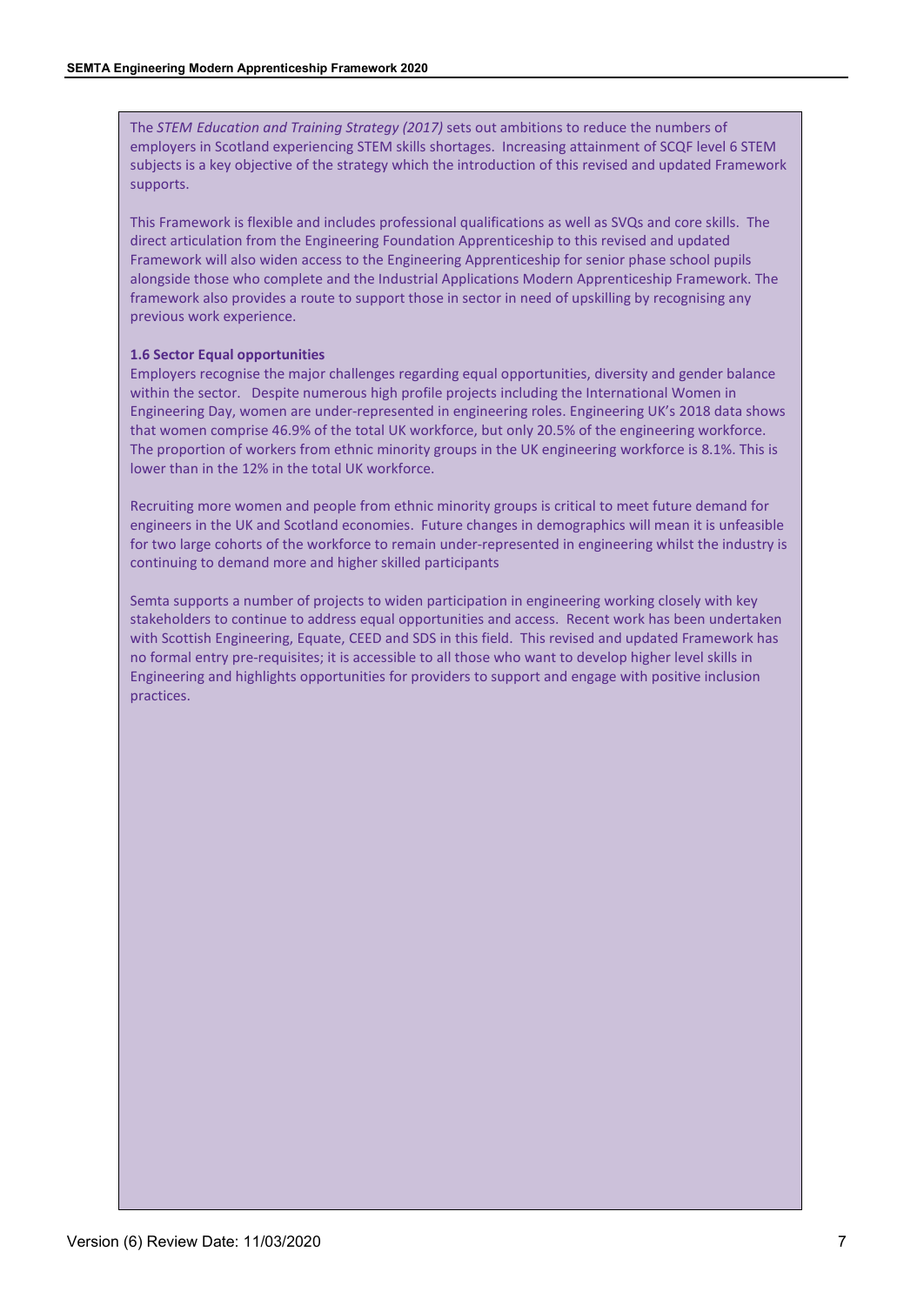# **Summary of Framework**

**Diagram showing the contents of the Modern Apprenticeship in Engineering** 

Modern Apprenticeship in Engineering SCQF Level 6

Engineering Pathways (Craft / Technician / Accelerated Routes)

Foundation Training Phase (PEO SVQ SCQF 5 – contains 3 mandatory and 5 optional units) Core Skills

> Sector Specific SVQ SCQF 6 Mandatory Enhancements

## **Mandatory outcomes**

| <b>Core Skills</b> |                                          |                |  |
|--------------------|------------------------------------------|----------------|--|
| $\bullet$          | Communication                            | (SCQF Level 5) |  |
|                    | • Working With Others                    | (SCQF Level 5) |  |
|                    | • Problem Solving                        | (SCQF Level 5) |  |
| $\bullet$          | Information and Communication Technology | (SCQF Level 5) |  |
|                    | Numeracy                                 | (SCQF Level 5) |  |

**SVQs or alternative competency based qualifications**

**Enhancements**

**Details of SVQ qualifications and enhancements are listed in the following table:**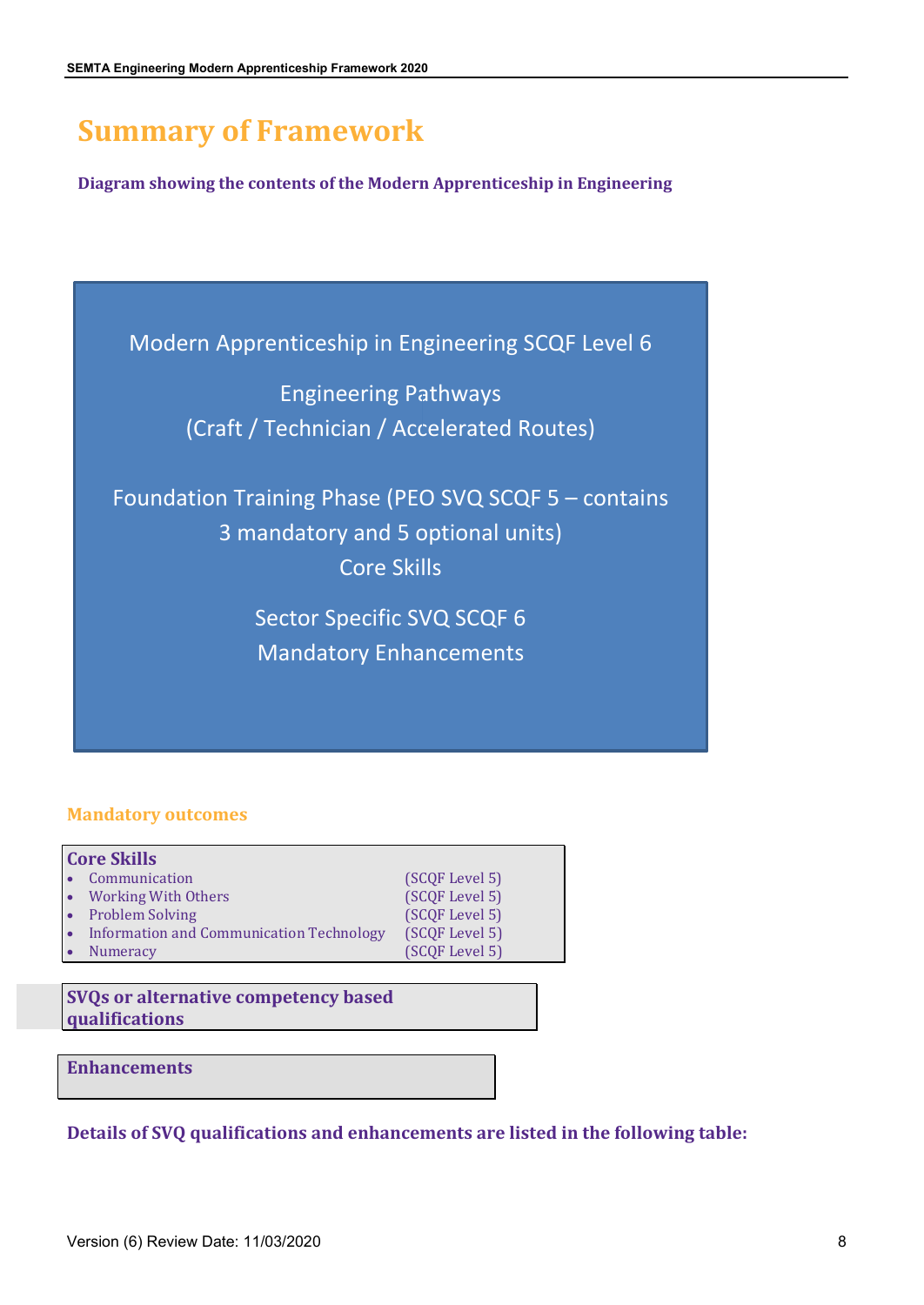| <b>Foundation Phase (Must consist of 8 units of PEO (Level SCQF 5)</b> | <b>SVO Number</b> | <b>Lapsing</b> | <b>Awarding</b> |
|------------------------------------------------------------------------|-------------------|----------------|-----------------|
| (Mandatory - ONE qualification from below MUST be completed)           |                   | <b>Date</b>    | Body/s          |
| <b>Performing Engineering Operations</b>                               | <b>GR6W 45</b>    | 31/07/2025     | <b>EAL</b>      |
| <b>Performing Engineering Operations</b>                               | <b>GR5N 22</b>    | 31/07/2025     | SQA             |
| <b>Sector Specific Titles</b>                                          | <b>SVQ Number</b> | <b>Lapsing</b> | <b>Awarding</b> |
| (Mandatory - ONE of the SVQ qualifications listed below at SCQF Level  |                   | <b>Date</b>    | <b>Body/s</b>   |
| <b>6 MUST be completed)</b>                                            |                   |                |                 |
| <b>Electrical Manufacture</b>                                          | <b>GN5D46</b>     | 31/12/2022     | <b>EAL</b>      |
| <b>Engineering Maintenance</b>                                         | <b>GL2M 23</b>    | 30/03/2023     | <b>EAL</b>      |
| <b>Engineering Technical Support</b>                                   | <b>GL3M23</b>     | 30/04/2023     | EAL             |
| <b>Fabrication and Welding Engineering</b>                             | <b>GL3N 23</b>    | 30/04/2022     | <b>EAL</b>      |
| <b>Fabrication and Welding Engineering</b>                             | <b>GL6F 23</b>    | 30/04/2022     | <b>SQA</b>      |
| <b>Installation and Commissioning</b>                                  | GM1T46            | 31/03/2022     | <b>EAL</b>      |
| <b>Mechanical Manufacturing Engineering</b>                            | GM1V46            | 31/03/2022     | EAL             |
| <b>Aeronautical Engineering</b>                                        | GL3L 23           | 30/04/2023     | EAL             |
| <b>Automotive Engineering</b>                                          | GJ9C 23           | 31/08/2022     | EAL             |
| <b>Marine Engineering</b>                                              | GL3P 23           | 30/04/2022     | <b>EAL</b>      |
| <b>Business-Improvement Techniques</b>                                 | GM1D46            | 31/03/2022     | <b>EAL</b>      |
|                                                                        |                   |                |                 |

## **Engineering SCQF Level 6 MA Framework – Enhancements (either at NC or at Higher level)**

| <b>Engineering Titles</b>                         | <b>Code Number</b> | <b>Lapsing</b> | <b>Awarding</b> |
|---------------------------------------------------|--------------------|----------------|-----------------|
| (Mandatory - ONE qualification MUST be completed) |                    | <b>Date</b>    | <b>Body/s</b>   |
| <b>NC Electrical Engineering</b>                  | G988 45            |                | SQA             |
| <b>NC Electronic Engineering</b>                  | G98D 45            |                | SQA             |
| <b>NC Engineering Practice</b>                    | GD2745             |                | SQA             |
| NC Fabrication and Welding Engineering            | G981 45            |                | SQA             |
| <b>NC Manufacturing Engineering</b>               | G982 45            |                | SQA             |
| NC Mechanical Maintenance Engineering             | G983 45            |                | SQA             |
| <b>NC Engineering Systems</b>                     | <b>GD2F45</b>      |                | SQA             |
| <b>NC Aeronautical Engineering</b>                | G97H 46            |                | SQA             |
| <b>NC Electrical Engineering</b>                  | <b>G9AF46</b>      |                | SQA             |
| <b>NC Electronic Engineering</b>                  | G9AG 46            |                | SQA             |
| NC Fabrication and Welding Engineering            | G984 46            |                | SQA             |
| <b>NC Manufacturing Engineering</b>               | G97L 46            |                | SQA             |
| <b>NC Mechanical Engineering</b>                  | G97J 46            |                | SQA             |
| NC Measurement and Control Engineering            | G98746             |                | SQA             |
| <b>NC Engineering Systems</b>                     | G9CC 46            |                | SQA             |
| <b>Technician Pathway Titles</b>                  | <b>Code Number</b> | <b>Lapsing</b> | <b>Awarding</b> |
| (Mandatory - ONE qualification MUST be completed) |                    | <b>Date</b>    | <b>Body/s</b>   |
| <b>HNC Aircraft Engineering</b>                   | GK79 15            |                | SQA             |
| <b>HNC Automotive Engineering</b>                 | G96Y 15            |                | SQA             |
| <b>HNC Business</b>                               | <b>G9ML15</b>      |                | SQA             |
| HNC Computer Aided Draughting and Design          | GL57 15            |                | SQA             |
| <b>HNC Electrical Engineering</b>                 | <b>G7TA15</b>      |                | SQA             |
| <b>HNC Electronics</b>                            | G7E8 15            |                | SQA             |
| <b>HNC Engineering Practice</b>                   | G86L15             |                | SQA             |
| <b>HNC Engineering Systems</b>                    | G85G 15            |                | SQA             |
| HNC Fabrication, Welding & Inspection             | G83715             |                | SQA             |
| <b>HNC Manufacturing Engineering</b>              | G83Y 15            |                | SQA             |
| <b>HNC Mechanical Engineering</b>                 | G840 15            |                | SQA             |
| <b>HNC Mechatronics</b>                           | G87L 15            |                | SQA             |
| HNC Measurement and Control Engineering           | <b>G88N 15</b>     |                | SQA             |
| <b>HNC Civil Engineering</b>                      | <b>GJ5E 15</b>     |                | SQA             |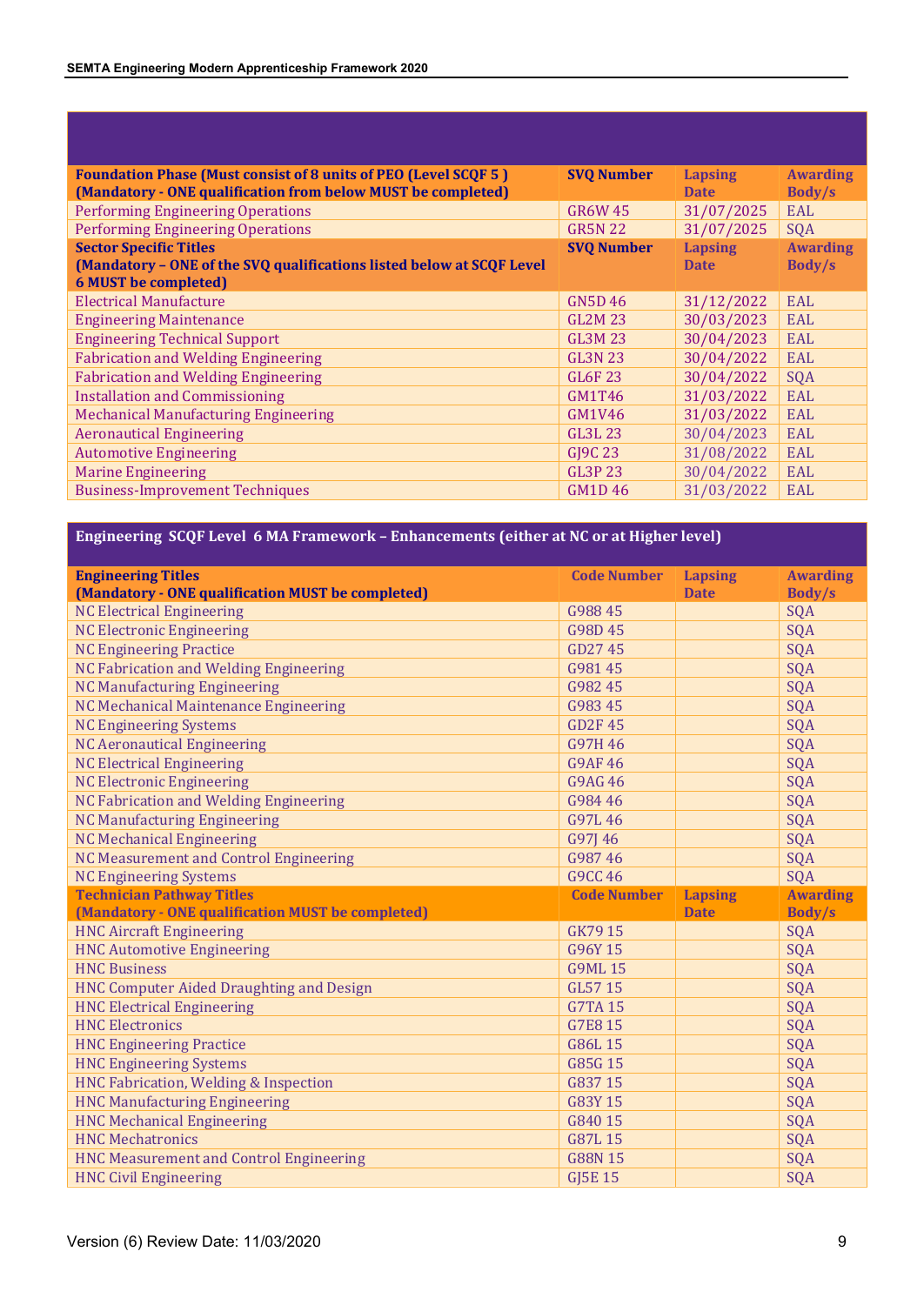#### **SEMTA Engineering Modern Apprenticeship Framework 2020**

| <b>HND Aircraft Engineering</b>                | <b>GK7D 16</b> | SQA        |
|------------------------------------------------|----------------|------------|
| <b>HND Business</b>                            | <b>G9MM 16</b> | SQA        |
| HND Computer Aided Draughting and Design       | GL5A 16        | <b>SQA</b> |
| HND Computer Aided Draughting and Design       | G8VT 16        | <b>SQA</b> |
| <b>HND Electrical Engineering</b>              | G7TC 16        | <b>SQA</b> |
| <b>HND Electronics</b>                         | G7E9 16        | <b>SQA</b> |
| <b>HND Engineering Systems</b>                 | G8G5 16        | SQA        |
| <b>HND Manufacturing Engineering</b>           | G83X 16        | <b>SQA</b> |
| <b>HND Mechanical Engineering</b>              | G841 16        | <b>SQA</b> |
| <b>HND Mechatronics</b>                        | G87M 16        | <b>SQA</b> |
| <b>HND Measurement and Control Engineering</b> | G88P 16        | <b>SQA</b> |
| <b>HND Civil Engineering</b>                   | GJ5K 16        | <b>SQA</b> |
| <b>PDA Industrial Automation</b>               | <b>GR2N 47</b> | <b>SQA</b> |
| <b>PDA Advanced Manufacturing</b>              | <b>GR2M 47</b> | <b>SQA</b> |
|                                                |                |            |

#### **Alternate Enhancements**

To reflect the growing demand by Employers to have Apprenticeship pathways include Professional Industry led qualifications Providers can chose to replace the Enhancement with alternate provision in following areas: -

- Those working in NDT (Non Destructive Testing) NDT Level 2 /3 Certification in a minimum of 2 Methods to ISO 9712 / EN4179 as approved by the British Institute of NDT and with a combined total of not less than 480 Notional Learning Hours
- Those working towards Licence arrangements in Aircraft Engineering and Servicing EASA Part 66 Modules (minimum 4) The content of the prescribed provision must be not less than 480 Notional Learning Hours)
- Where candidates choose a PDA as their enhancement the PDA should form part of a larger academic programme of no less than 480 Notional Learning Hours

### **Optional Outcomes**

#### **Additional SVQ Units/Qualifications /Training /**

Whilst there are no other mandatory requirements for this Framework, some employers may find it beneficial to consider the Career Advancement and a progression course. It is designed to help women in traditionally male dominated industries further their careers, by analysing their current position in the workplace and identifying objectives for future progression.

Employers may add further SVQ units, qualifications or training programmes where appropriate.

Employers may add further SVQ units, qualifications or training programmes where appropriate to underpin specific employee and business needs.

#### **Engineering Pathway**

The Engineering Pathways are designed for both the traditional craft apprentice where an employer requires fully skilled practical employees, and technician level employees who operate in the area between craft activities and degree level engineers and are higher level Technicians. Those working on craft routes will be highly focused on practical skills and outputs whilst Technicians are likely to need a higher level of knowledge and analytical skills in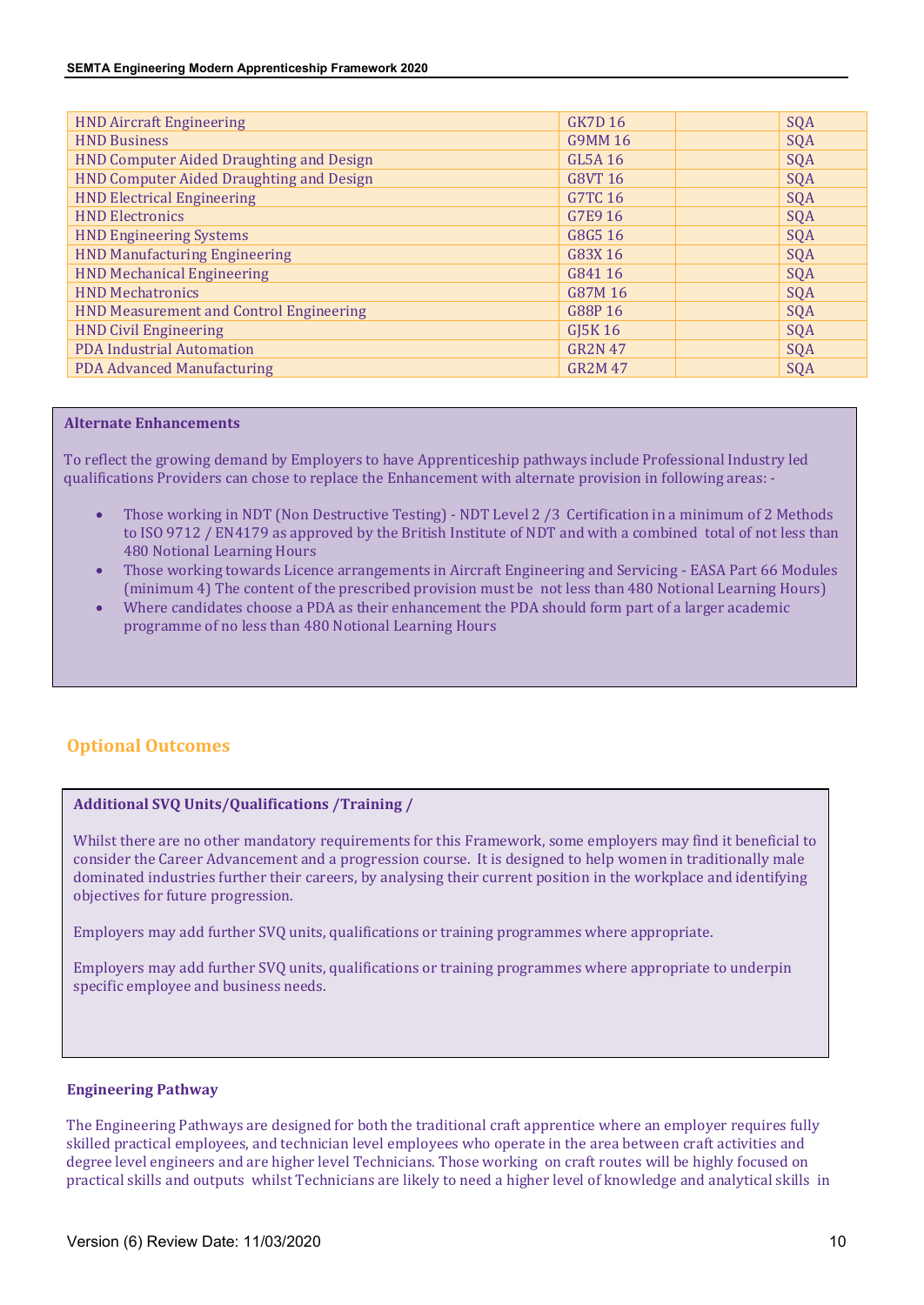addition to practical skills. All pathways are designed to recognise and encompass engineering at all levels and the continuing on-going professional development required at these levels.

The Engineering Pathway also reflects and is designed to support candidates via an accelerated arrangement that recognises the growing demand for up-skilling within the workforce. This route is aimed at those with prior experience of working in an engineering environment, at unskilled/semi-skilled level. The pathway recognises previous work experience and knowledge and therefore also the reduction in time for completion of component parts of Framework and additionally the accelerated route can also provide recognition for previous qualifications. Current Training Providers who wish to offer this arrangement should contact Semta to gain prior agreement/approval before registering apprentices.

Providers should note that the final MA Certificate will only show the Engineering Pathway and not show the reference to the craft, technician or accelerated route achieved. The letter that accompanies the Certificate however will indicate the craft, technician or accelerated route achieved. Technician candidates must achieve a higher level enhancement to reflect this status.

### **Implementation of the Framework**

On – and off –the – job learning

#### **1. Modern Apprentices joining the programme on reaching school leaving age**

Pattern of Delivery for Foundation Training Phase Component:

• It is not a requirement of the Framework that the Foundation Training Phase must take place entirely off-the-job. However, it is extremely unlikely that all aspects of the Foundation Training Phase could be satisfactorily delivered on-the-job in a production area. Continuous on-the-job training\* will only be considered where the employer has a track record of successful SVQ training delivery and is fully aware of all health, safety and welfare considerations.

Acceptable patterns might include:

- A continuous block of off-the-job training
- A series of shorter blocks of off-the-job training together with periods of work-based learning in-company
- A '3-days off, 2-days on' pattern (or vice versa)
- Recruitment for a programme of off-the-job foundation training phase that has been approved by Semta.

It should be noted that initial research, including face to face interviews with engineering employers, highlighted that some employers (mainly SMEs) find it difficult to train apprentices because of the off-the-job training commitment. Therefore a pattern of '3-days off, 2-days on' or some other pattern of delivery whereby the young person spends a reasonable proportion of the Foundation Training Phase in the company may be more successful in encouraging this type of employer to participate. Since the Foundation Training Phase is intended to be just that i.e. a base of training on which to build further skills development, it is not appropriate that the Foundation Training Phase extends or overlaps to any great extent with the work based development of the skills required for the SVQ 3 or 4. Therefore, a pattern which extends Foundation Training to one year or more, on a one-day-a-week basis, would not be acceptable.

\* NOTE: It is a requirement that a training plan is in place prior to all registration applications, showing all outcomes and where training is to take place during the Foundation Training Phase stage. Foundation Training must meet the criteria set out in Appendix 5.

#### **Foundation Apprenticeships**

It should be noted that with development of Foundation Apprenticeships, and implementation and delivery with senior phase learners in school that the content of Foundation Apprenticeship should be recognised as progression towards the full Modern Apprenticeship outcomes. The Foundation Apprenticeship is so designed that it incorporates components that currently sit within the Modern Apprenticeship Framework including those in the Foundation Phase. Apprentices completing the Foundation Apprenticeship would be expected to have achievements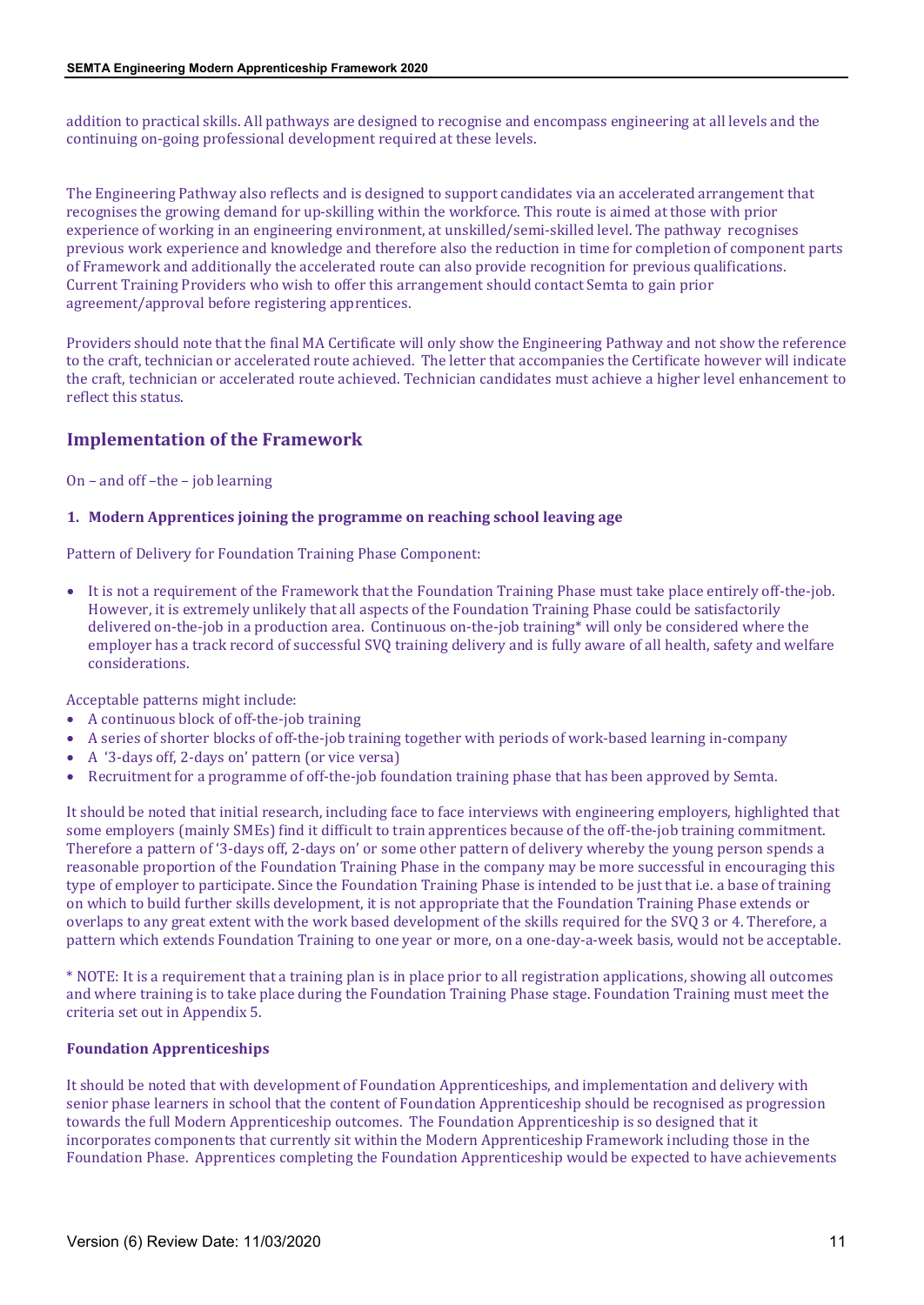recognised and built upon towards the completion of the full Modern Apprenticeship outcomes including a reduction of time spent in the Foundation Phase of the Modern Apprenticeship.

#### **2. Apprentices**

Individuals undertaking the Modern Apprenticeship in Engineering **MUST** complete eight units (3 mandatory and 5 optional units) of Performing Engineering Operations SVQ at Level 2, on- or off-the-job, either:

- in a similar pattern to apprentices joining the programme after reaching school leaving age
- or via:
	- the *Accelerated Pathway* as long as the adult has sufficient experience within an engineering environment.

However, where an employer believes that the individual has sufficient skill knowledge and competence for them not to require Foundation Training Phase, the Approved Training Provider should check with the appropriate Awarding Body that the candidate's skills match SVQ Level 2 requirements and where this is the case an application should be made to the appropriate Awarding Body for recognition of prior learning.

## **Modern Apprenticeship Engineering Framework**

#### **Route Outcomes and Timescales**

- Each learning route consists of four components: Core Skills, Foundation Training Phase, Educational and Sector Specific SVQ.
- Where a candidate has previous skills/knowledge/experience/qualifications the minimum timescales shown below may be reduced. This must be agreed with Semta before MA registration.

| Route                       | <b>Core Skills</b> | <b>Foundation Phase</b>                                                          | Educational                                                                                            | <b>Sector Specific</b>                                                    | Total<br>Minimum                    |
|-----------------------------|--------------------|----------------------------------------------------------------------------------|--------------------------------------------------------------------------------------------------------|---------------------------------------------------------------------------|-------------------------------------|
| Craft                       | (SCQF Level<br>5)  | PEO SVQ (8 Units)<br><b>SCQF Level 5</b><br>Min - 6 months<br>$Max - 12$ months  | <b>National Certificate</b><br>As per provider                                                         | <b>SVQ</b><br><b>SCQF</b> Level 6<br>$Min - 2 years$<br>$Max - 2.5$ years | Minimum $-3$<br>vears               |
| Technician                  | (SCQF Level<br>5)  | PEO SVQ (2) (8)<br>Units)<br>(SCQF Level 5)<br>Min - 6 months<br>Max - 12 months | <b>Higher National</b><br>Certificate<br>(Minimum)<br>As per provider                                  | <b>SVQ</b><br><b>SCQF</b> Level 6<br>$Min - 2 years$<br>$Max - 2.5$ years | Minimum $-3$<br>years               |
| Accelerated<br>(Craft)      | (SCQF Level<br>5)  | PEO SVQ (8 Units)<br><b>SCQF Level 5</b><br>Min - 3 months<br>$Max - 6$ months   | <b>National Certificate</b><br>Integrated with<br>Foundation<br>as per provider                        | <b>SVQ</b><br><b>SCQF</b> Level 6<br>Min - 12 months<br>$Max - 18$ months | Expected<br>Minimum<br>$-18$ months |
| Accelerated<br>(Technician) | (SCQF level 5)     | PEO SVQ (8 Units)<br><b>SCQF Level 5</b><br>Min - 3 months<br>$Max - 6$ months   | <b>Higher National</b><br>Certificate<br>(Minimum)<br>Integrated with<br>Foundation<br>as per provider | <b>SVQ</b><br><b>SCQF</b> Level 6<br>Min - 12 months<br>$Max - 18$ months | Expected<br>Minimum<br>$-18$ months |

# **The Framework**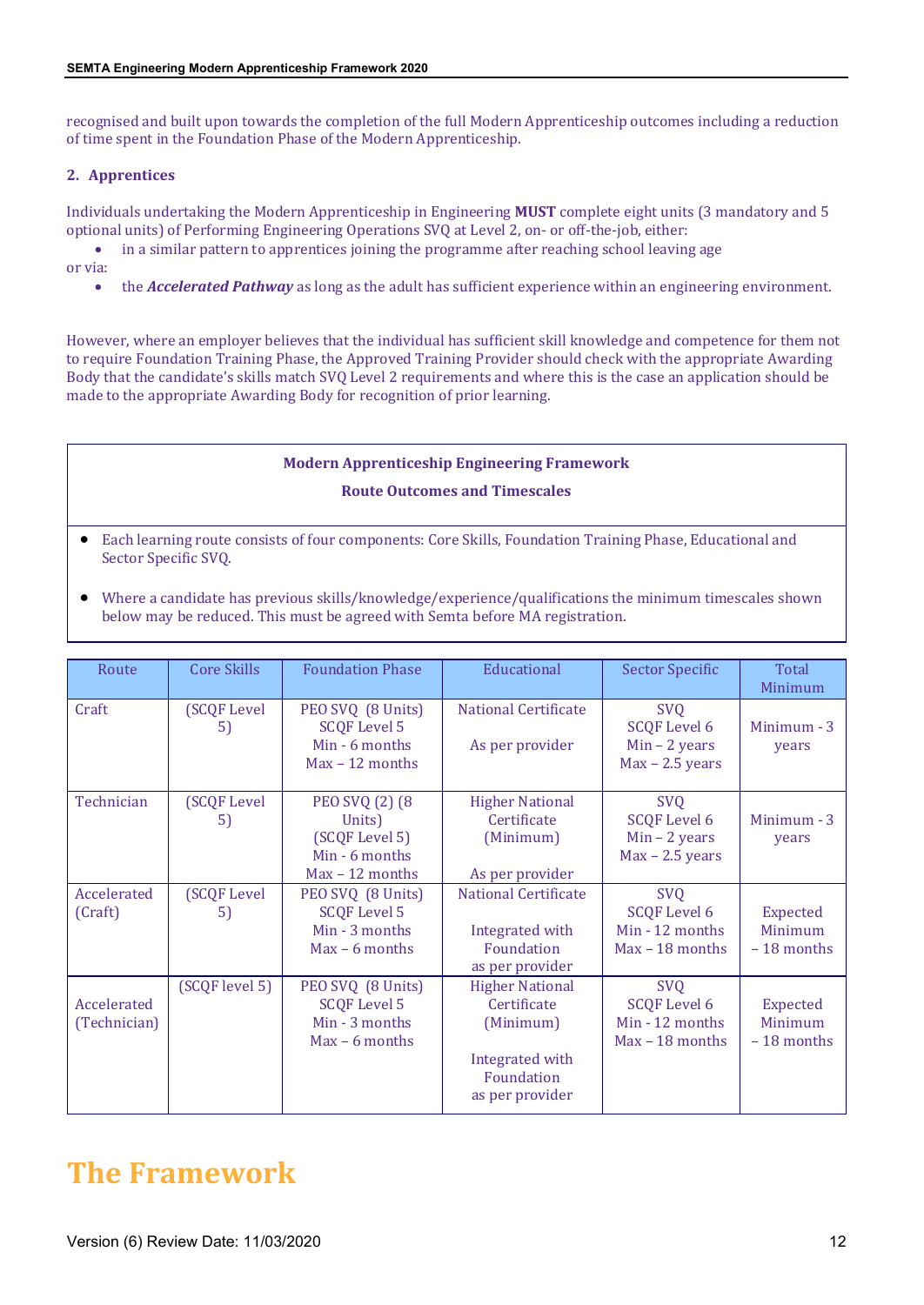The mandatory and optional content of the Modern Apprenticeship in Engineering is as follows:

## **Mandatory Outcomes**

## **SVQ(s)**

Each apprentice is required to achieve the following qualification:

• PEO and one of the SCQF Level 6 SVQ's listed on page 10

Scottish Vocational Qualifications (SVQs) are work-based qualifications, which are based on National Occupational Standards of competence drawn up by representatives from each industry sector. SVQs are made up of units – normally between six and ten – which break a job down into separate functions reflecting the different kinds of activities of a job. SVQs are available at varying levels – although most are at SCQF level 5 and SCQF level 6. When someone has achieved an SVQ, there is a guarantee that they have the competency skills and knowledge needed to do their job. All Scottish Modern Apprenticeships must contain a relevant SVQ or equivalent competency based qualification.

#### **Core Skills**

| Core Skills                   | <b>SCQF Level</b> | <b>Separate Certification</b> |
|-------------------------------|-------------------|-------------------------------|
| Communication                 |                   | Yes                           |
| <b>Working with Others</b>    |                   | Yes                           |
| <b>Problem Solving</b>        |                   | Yes                           |
| <b>Information Technology</b> |                   | Yes                           |
| <b>Numeracy</b>               |                   | Yes                           |

#### **Core Skills must be separately certificated**

Core Skills are skills and abilities which everyone needs in their work. This is true for every job in every workplace. Core Skills also feature in National Qualifications such as the new Nationals. Standard Grades and Highers, and from year 2000 Scottish candidates have been issued with a Core Skills profile on their Scottish Qualifications Certificate. Candidates who have already been certificated as achieving Core Skills at the levels given above – either in the workplace or at school or college - do not need to repeat these Core Skills as part of the Modern Apprenticeship Framework.

## **Registration and certification**

This Scottish Modern Apprenticeship is managed by Semta. The SSC is the first point of contact in Scotland for any enquiries in relation to the Framework. Contact details:

**SEMTA** Unit 2 – Orient Centre Greycaine Road Watford Hertfordshire  $WD247GP$ <br>Tel:  $No:$ 0845 643 9001 [certification@semta.org.uk](mailto:certification@semta.org.uk)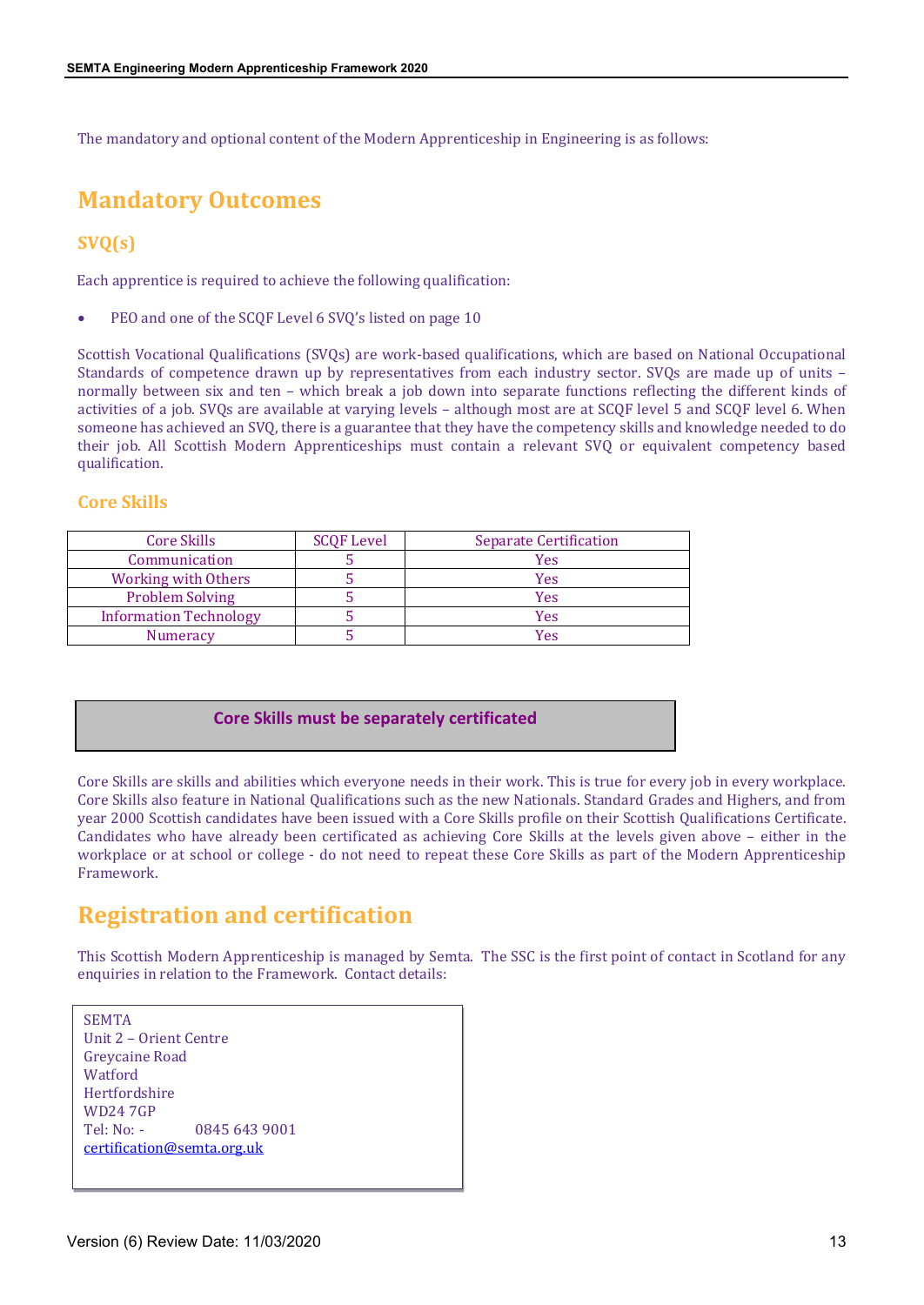The SSC will register all Scottish Modern Apprentices undertaking this Framework. **All Modern Apprentices must be registered with the SSC within 4 weeks of starting their apprenticeship via the MA 2 online system**.<br>Registration can be made by completing the online registration system (MA 2 Online, Registration can be made by completing the  $\theta$ [www.modernapprenticeships.org/web/](http://www.modernapprenticeships.org/web/) ). In the case of MAs which receive funding it is acceptable for the Skills Development Scotland Training Plan to be used on the condition that it includes all relevant information as set out in the MA Training Plan (Appendix 3).

The SSC will issue a Modern Apprenticeship Certificate of Completion to those Modern Apprentices who have completed the mandatory outcomes of the Framework. Before a certificate is issued, training providers must submit evidence to the SSC that the mandatory outcomes have been achieved. This will normally be in the form of copies of scanned certificates from awarding organisations up loaded via the MA 2 online system.

The certification body will look at each claim, when they are received in "Awaiting Certificate" section of the online system. Once authorised a certificate will be issued and dispatched. If a claim is rejected, due to insufficient or incorrect evidence, the training provider will be informed via an email that is automatically generated by the system.

The MA online support team can be contacted on 0300 303 4444 or [maonline@fisss.org](file:///C:%5CUsers%5Cpaul.turnbull%5CAppData%5CLocal%5CAppData%5CLocal%5CMicrosoft%5CWindows%5CTemporary%20Internet%20Files%5CAppData%5CLocal%5CMicrosoft%5CWindows%5CTemporary%20Internet%20Files%5CAppData%5CLocal%5CMicrosoft%5CWindows%5Cpaul.turnbull%5CAppData%5CLocal%5CAppData%5CLocal%5CMicrosoft%5CWindows%5CAppData%5CLocal%5CMicrosoft%5CAppData%5CLocal%5CMicrosoft%5CWindows%5CTemporary%20Internet%20Files%5CAppData%5CLocal%5CMicrosoft%5CWindows%5CAppData%5CLocal%5CMicrosoft%5CWindows%5CTemporary%20Internet%20Files%5CContent.Outlook%5C5BMOLMQX%5Cmaonline@fisss.org)

Requests for registration and certification for all Modern Apprentices should be through the MA 2 Online system. For framework information, rejection notices and delivery of printed certificates please contact Semta on 0845 6439001 or [certification@semta.org.uk](mailto:certification@semta.org.uk)

#### **SSC Service level**

The SSC undertakes to confirm the registration of candidates via MA 2 on-line within 2 weeks providing all relevant candidate information has been correctly entered onto MA 2 On-line system.

The SSC also undertakes to issue Certificates of Completion within 10 days of receipt of the appropriate evidence that a candidate has completed the outcomes as stated in the Training Plan.

## **Recruitment and selection**

The recruitment and selection of Modern Apprentices is primarily the responsibility of the employer. However, the following guidance is given:

• Employees may enter a Modern Apprenticeship from the age of 16. There is no upper age limit.

The Modern Apprenticeship is designed to attract high quality people to the industry. Achievement of academic qualifications is one way of assessing the suitability of applicants and qualifications related both engineering or STEM based outputs would benefit those embarking on this Modern Apprenticeship framework However it should be stressed that no persons should be deterred from applying for a Modern Apprenticeship because of a lack of formal educational qualifications. As well as traditional qualifications such as Nationals and Highers, employers should also be aware of newer vocational qualifications or vocational activity undertaken outwith academic institutions, such as volunteering activity. In addition Semta will also recognise the Foundation Apprenticeship in engineering content as relevant progress towards the full required outcomes of the Modern Apprenticeship Framework.

The following factors may also influence the selection process:

- performance during a formal interview process
- references
- relevant work experience
- trial observation period
- completion of the Foundation Apprenticeship.
- Employers should be aware of the nature, relevance and quality of overseas qualifications and make appropriate allowances concerning entry requirements.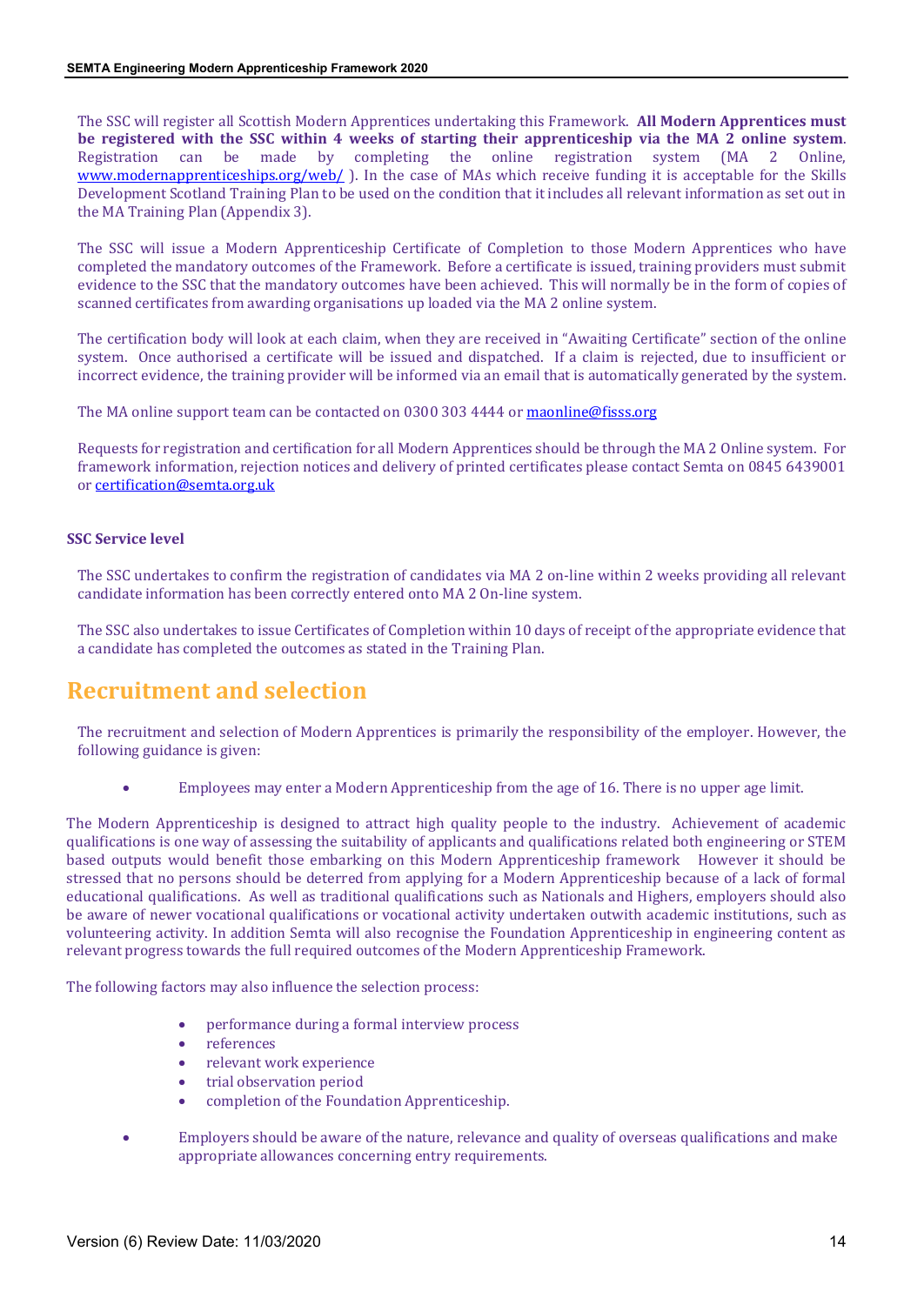- In order to promote and maintain the high status of the Modern Apprenticeship within the industry all literature distributed for recruitment purposes should emphasise the high standards of achievement expected of the candidate.
- Employers may wish to contact the SSC for advice and guidance on recruitment and selection.

Most employers and Training Providers have their own recruitment and selection criteria and procedures

# **Equal opportunities**

Modern Apprenticeships should ensure that there is equality of opportunity for all and any barriers (real or perceived) are addressed to support anyone seeking to enter employment to undertake the Modern Apprenticeship.

All MAs supported by Skills Development Scotland must conform to any contractual requirements on equal opportunities. All employers of Modern Apprentices should have an Equal Opportunities policy statement.

Employers and training providers must also actively monitor equality of opportunity and diversity procedures and take positive action where necessary to ensure equal access and treatment for all. Especially the protected characteristics related to:

- age
- disability
- gender reassignment
- marriage and civil partnership
- pregnancy and maternity
- race
- religion or belief<br>sex
- sex
- sexual orientation

Download the guidance on the Equality Act here:

**<https://www.equalityhumanrights.com/en/equality-act/equality-act-2010>**

## **Health and Safety**

All aspects of Health and Safety at Work must be recognised within the delivery of this Modern Apprenticeship Framework and all statutory requirements be adhered to.

It is a key aspect of the induction period of the Modern Apprenticeship that apprentices are fully informed both of the regulations and that they and their employers are bound by these regulations. Modern Apprentices should be made aware of their rights and duties with regard to Health and Safety.

All Modern Apprentices supported by Skills Development Scotland will be required to satisfy the adequacy of SDS's Health and Safety policy and systems.

## **Contracts**

The following three contracts are essential to the successful outcome of the Modern Apprenticeship programme:

1 Contract of employment signed by the employer and the Modern Apprentice.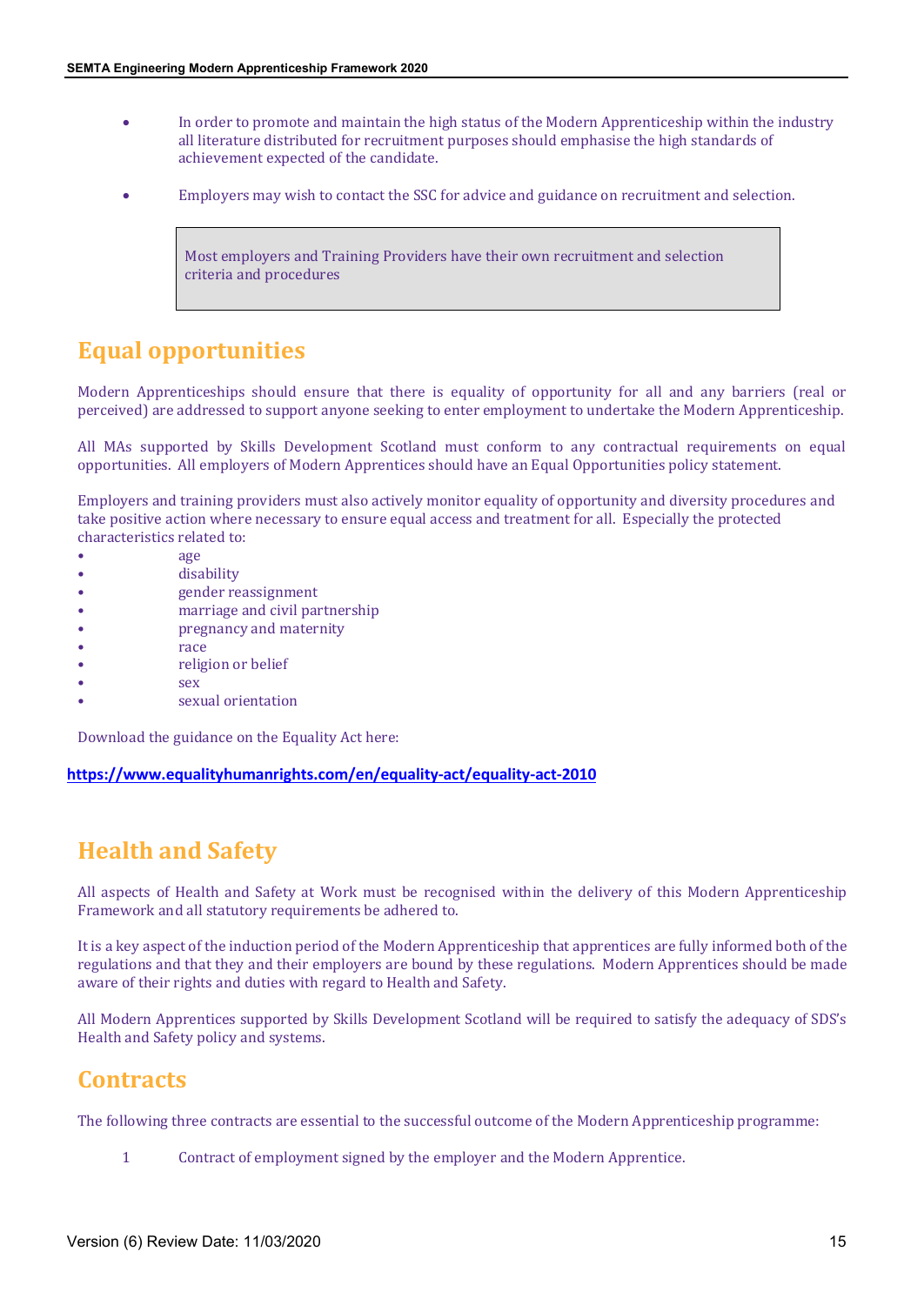- 2 SSC Training Agreement this agreement outlines the basis of the modern apprenticeship, refers to the contract of employment and includes Health and Safety responsibilities.
- 3 SSC Training Plan this plan outlines the selected outcomes and the expected duration of the apprenticeship. In cases where funding is offered by a SDS area office, the SDS Training Plan will be sufficient on condition that it contains all relevant information as set out in the MA Training Plan at Appendix 2. Training Plans may be modified to reflect changing circumstances; however it is essential that the SSC is notified of any changes.

# **Employment status of Modern Apprentices**

It is important that the sector offers genuine employment and career prospects to those people it wishes to attract through Modern Apprenticeships. Accordingly**, all apprentices must be employed for the duration of the apprenticeship.**

## **Terms and conditions of employment**

In order to compete with other sectors offering Modern Apprenticeships, attractive packages will need to be developed by employers in the sector. The terms and conditions of employment for individual Modern Apprentices will be agreed between the employer and the apprentice and should form the contract of employment.

# **Training and development**

### **Delivery**

Modern Apprenticeship delivery tends to be mainly through SDS contracted organisations for the purpose but not restricted to; and the training delivery can take many forms under the Modern Apprenticeship system. Many organisations may have the ability to deliver all the components of the framework themselves including the SVQs, enhancements and core skills ,and also become approved SVQ Assessment Centres and meet the prescribed criteria; others may join or form a consortium, or partner an Education institution and/or use peripatetic assessors to support their needs Many large employers will be able to complete all the training and development in-house where their infrastructure and facilities allow for all the related practice and knowledge outputs to be delivered. However, it is likely that most employers will find that there is some requirement of the training and development to take place away from the normal workplace and will require a partnership or working relationship with an Educational Institution or Training Provider. In particular the underpinning knowledge requirements of SVQ and Academic enhancements are often more suited to delivery of these organisations which might include:

- private training organisations
- FE colleges / universities
- other employers.

Such knowledge could be delivered through training courses or through open/distance learning packages and can be delivered in variety of ways including day release, block release, part time learning or full time learning. The option of sharing training and assessment resources amongst a cluster of employers (or across the divisions of a larger employer) will be particularly appealing to those firms which do not have the resources to provide all of the training and development aspects of the Modern Apprenticeship content Assessment can also be provided by these bodies, but the assessors and the training centre must be approved by the awarding bodies for the SVQ and Core Skills where appropriate

Where Providers and FE Colleges work collaboratively and in partnership they will seek consistently to ensure that practical opportunities for assessment within workplace is undertaken and supported, and that emphasis in relation to access, equal opportunities, diversity and inclusion are all high priority in terms of delivery values alongside that of technical skills and knowledge.

Also, providers and FE colleges are able to work closely with employers across their geographical regions to support and offer practical guidance in respect of recruitment and selection of Modern Apprenticeships and delivery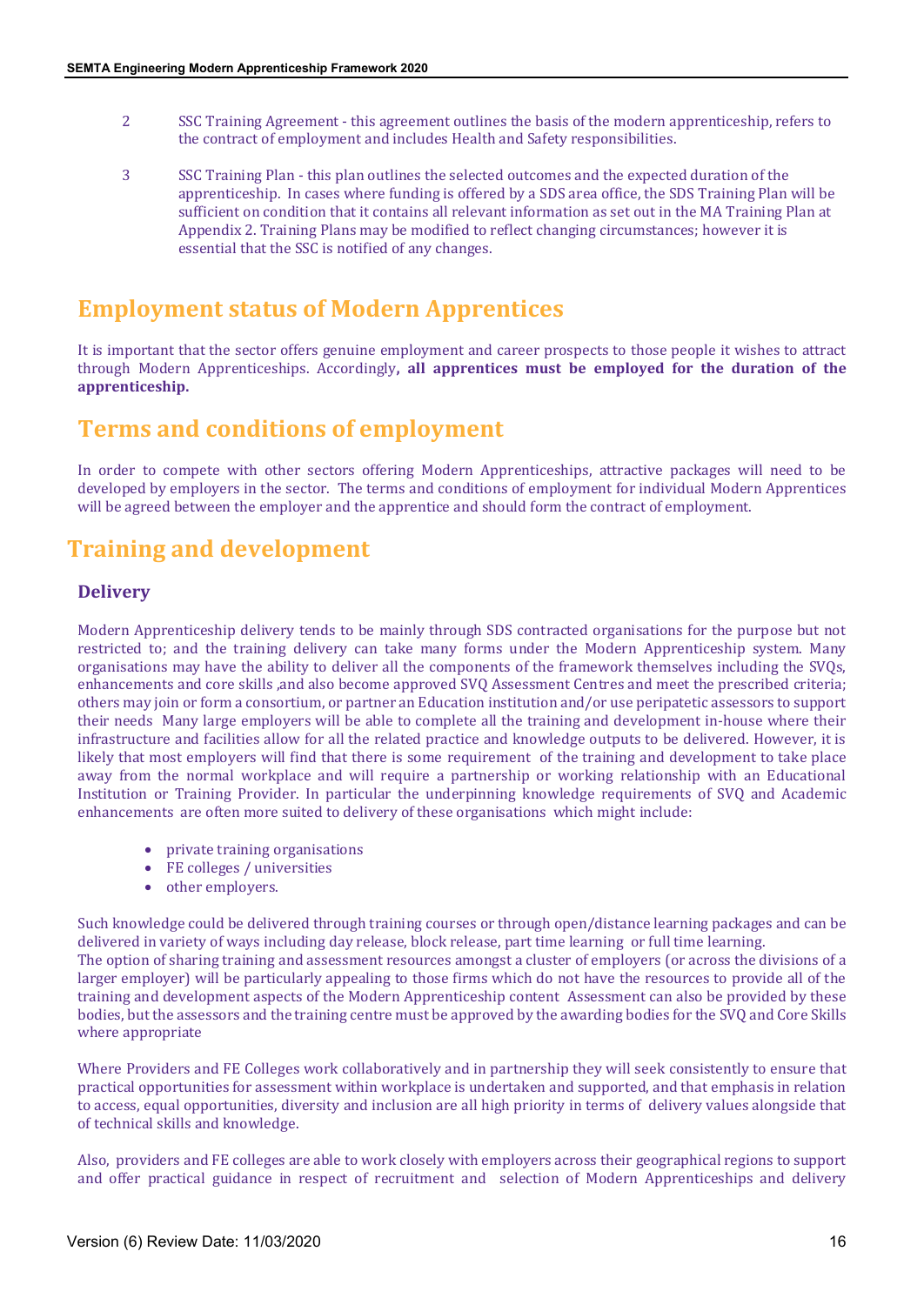arrangements. Many of these also provide open days for prospective candidates, parents and other stakeholders to experience Modern Apprenticeship training.

Semta has a well-established network of 50 training providers approved to deliver the Engineering MA. These training providers range from private, Group Training Associations, colleges of FE and individual employers. Please contact Semta for an up to date list of training providers registered as Semta MA quality. assured centres.

### **The SSC training plan**

The plan is required to identify:

- 1 The selected Framework outcomes, specifying whether or not separate certification of the Core Skills is being sought
- 2 A summary of the Modern Apprentices accredited prior learning
- 3 A timetable for achievement of the selected Framework outcomes, linked to regular progress reviews.

The training plan should take into account any relevant previous training and development, education or work experience. Not all Modern Apprentices need have different plans, but many will vary. Moreover as reviews take place and circumstances change so the plan itself can be modified.

However any changes must:

- Be subject to the quality provisions of Skills Development Scotland (if the MA is being financially supported)
- Comply with the stipulations of this Framework
- Meet the needs of the employer and apprentice.

A sample training plan is provided at Appendix 3 of this document, however, for those Modern Apprentices funded by SDS area office it is sufficient to submit the Skills Development Scotland Training Plan on condition that it covers the same information required in the MA Training Plan.

# **Consultation Process**

#### **Consultation 2019**

The SCQF Level 6 Engineering MA Framework has been in existence for some time and was last reviewed in 2016, although there have been some minor amendments year on year since. Post the introduction of the Framework in 2001 it has consistently attracted large volume registrations and it continues to be one of the most widely used MA Frameworks. Semta's registration figures show an average figure of over 1,000 apprentice registrations each year. In 2019 the figures show in excess of 1200 registrations have been made and Semta expect the numbers to grow in 2020 and subsequent years.

As part of our 2019 consultation exercise with our employers, Training Providers and Stakeholders, Semta provided the opportunity to comment on the content of the Engineering MA Framework document and its continuing fit for purpose value to the sector and industry. Like previous consultations, this highlighted that the Engineering Framework has continued to prove popular with employers in the engineering sectors as supports the following outcomes.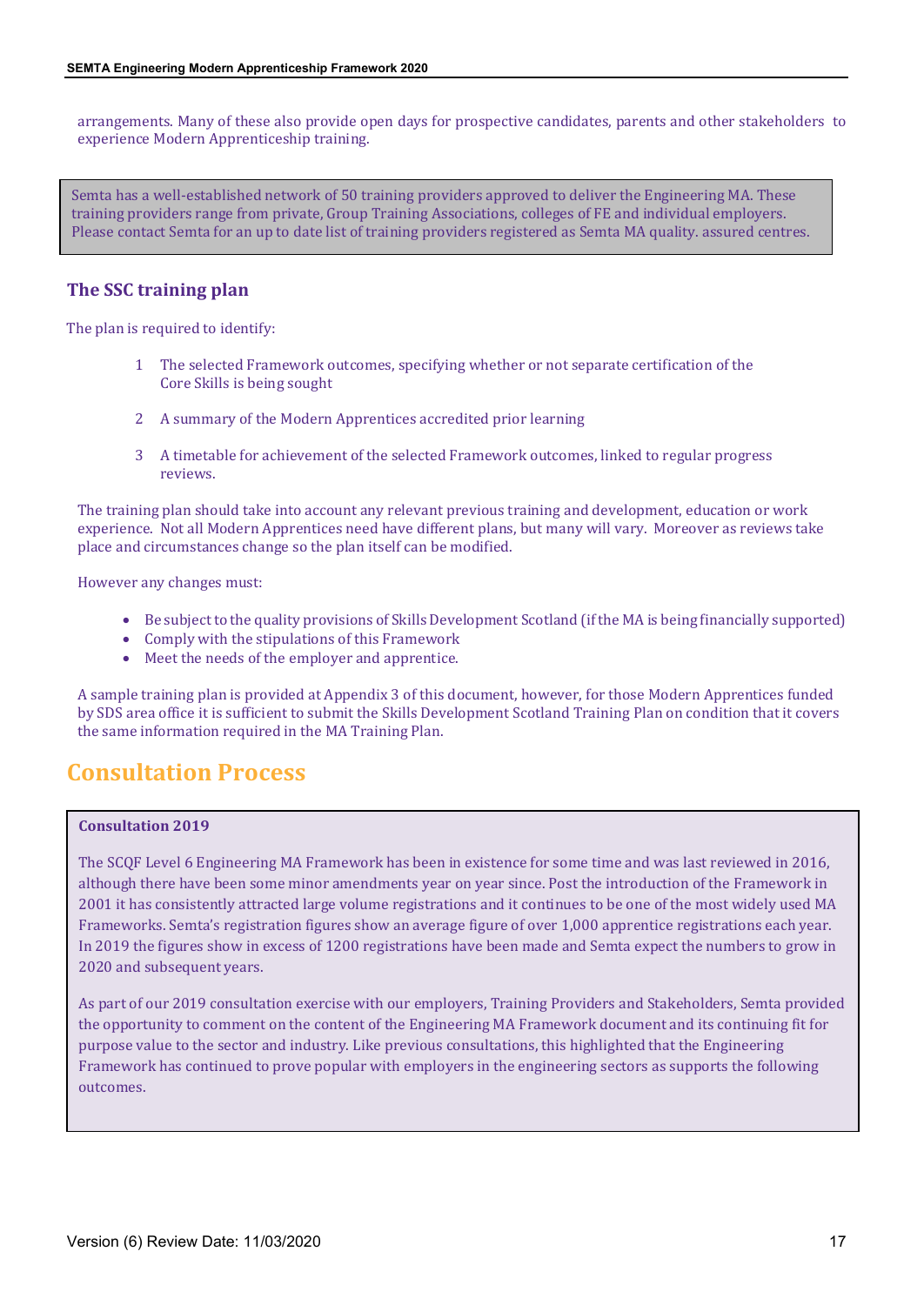similar training programme (e.g. Graduates) 1. It produces apprentices of a high calibre, who are more productive than employees who have not experienced a

2. It continues to deliver training directly relevant to current and emerging practices

3. The content of the MA is directly relevant to the work undertaken by apprentices once they completed their training

4. The Framework is applicable to large, medium and small employers

5. Retention and completion rates have remained consistently high (since its introduction retention/completion rates have improved consistently year on year and are among the highest of all the MA Frameworks)

6. Apprentices progress on degree value outputs from successful completion and extend themselves to higher level further study

7. The Modern Apprentice Framework lends itself successfully as a progression route from Foundation Apprenticeship and Full time FE provision and enables progression onto the new Technical and Graduate Apprenticeships programmes.

#### **Consultation Outcomes**

The consultation activity included events, meetings, and 1:2:1 dialogue with Employers and additional communications via email, skype calls, STF newsletter and agenda items at key strategic group meetings of the ESLG, ECITB Employers forum and the ADS Scotland strategic Skills Groups. In addition, all Approved Engineering Awarding Body centres were contacted as part of the consultation arrangements.

Any feedback received was recorded from all the events / meetings and from 1:2:1employer visits, calls and wider communications and key strategic Groups.

#### **Overall feedback and key outputs: -**

In all cases the participants and groups feedback that Engineering Modern Apprenticeship was extremely robust and fit for purpose. The Framework has a successful track record and Employers are supportive of the content and its ability to meet the needs of them as individuals and the sector. Many cited that skills gained were easily transferred from one Employer to another and that content was easily recognisable and valued in any recruitment and selection processes. Overall participants did not want the content to change significantly but recognised that Advanced Technologies including, Automation, Artificial Intelligence and the increasing use of, and need for Professional and specialist skills should be recognised with the Framework.

Consultation Key Themes

- Demand for digital skills in workforce of the future to deal with new technology and Advanced Manufacturing Techniques Ensuring work practices are future proofed where possible
- Legislation which could date the Framework
- Inclusion of Professional qualifications to meet the increasing specific Employer needs
- Overall Architecture of the Framework and Content including Foundation and Academic Components

As part of the consultation process Semta again investigated the use of SVQs within the Framework with a view to rationalising the number of SVQs and Pathways within the Framework. The outcome of this particular exercise has been to reaffirm that the vast majority of the existing Framework was fit for purpose including the Foundation Training Phase of the Framework. In the development of this particular Framework version, Semta has consulted widely with employers across a range of sectors and collaborated closely with its training providers and Stakeholder Groups to ensure that the infrastructure continues to meet their needs and their ability to deliver the components of the Framework and to promote the Framework to the employer network. Therefore, Semta is confident there continues to be support for this Framework in terms of both industry and training provider support i.e. 'supply and demand', with activity at a significantly high level and a sustained quality of outcomes. Where employers have asked for qualifications not currently in the Framework, we have explored demand and suitability to ensure they were both viable and would provide a natural fit within the Engineering MA Framework. These include qualifications such as the new accredited PEO SVQs, and PDAs in Advanced Manufacturing and Industrial Automation and those Professional programmes aligned to NDT and Licence Aircraft Engineering. Through this consultation process for the re-development of this Framework and through Labour Market intelligence, Semta has received strong indicators that this Framework will remain popular across a range of sectors.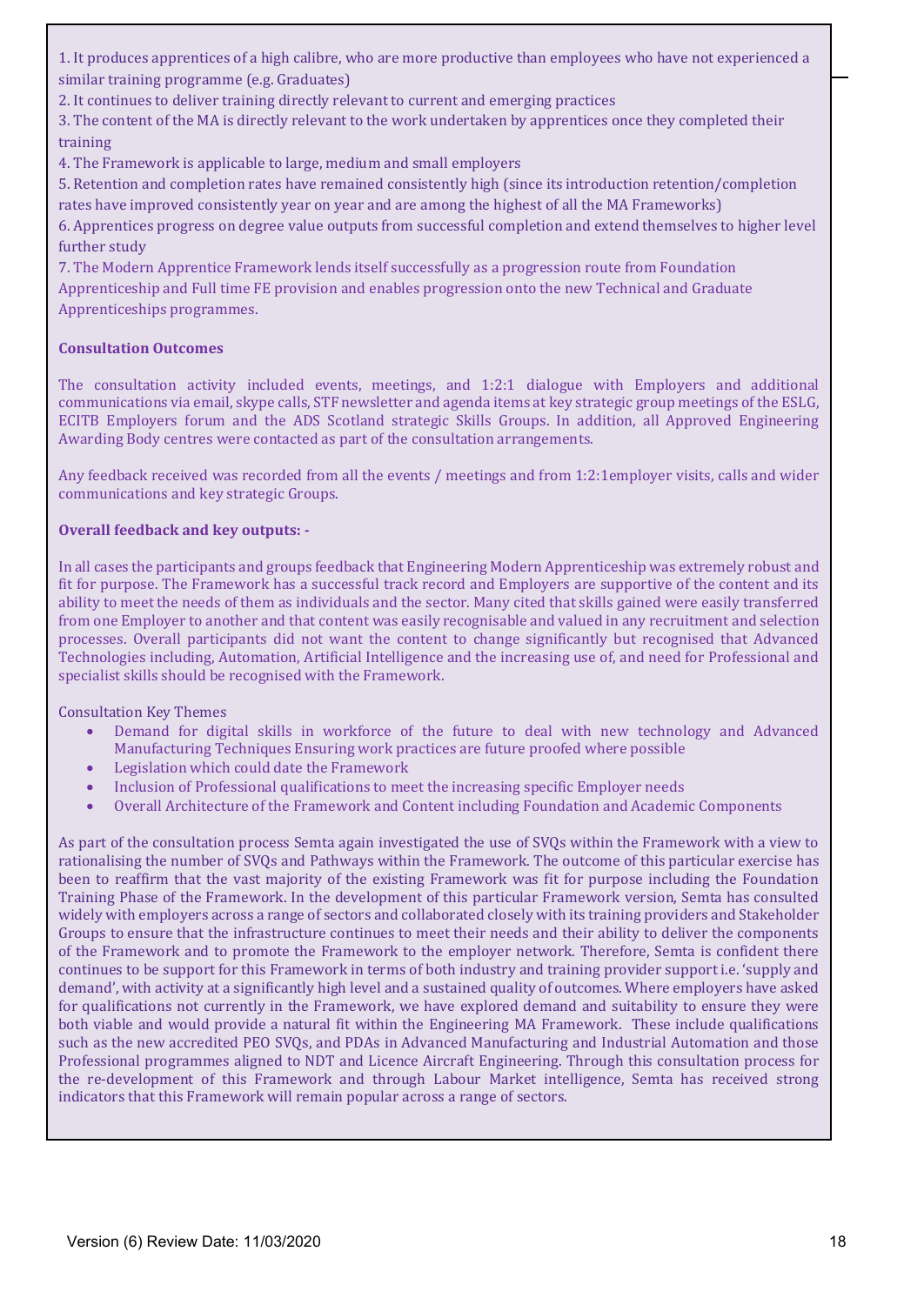To further ease the implementation of this Framework Semta will adopt MAs on-line and expects all centres to use this when recruiting, registering and certificating candidates. Also, Semta is committed to actively promoting this Framework through a range of publicity and marketing materials that can be used externally, as well as internally

#### **Employers**

During the 2019 the following is a sample of participating Employers contacted via the consultation exercise:

- DRSL
- Rolls Royce<br>• Defence Mu
- Defence Munitions
- Rosti
- Oceaneering
- **Babcock**
- BAE Systems<br>• Leonardo
- Leonardo
- Score Group PLC
- RWG Group
- **Skyora**
- Serimax
- Glaxo
- ADL (NFI Group)
- Doosan Babcock
- Axiom
- Applus
- Minteg
- **Thales**
- Raytheon • Howdens
- 
- Morgan Ward Group • Oceanscan
- Trac
- **GE** Aviation
- Ryan Air
- Logan air

#### **Training Providers / FE Colleges**

The consultation process as detailed also included all current training providers to ensure support for this Framework. This consultation was carried out both electronically and face to face. Below is a sample of organisations that formed part of the consultation exercise:

- All Members of the ESP (Energy Skills Engineering Theme Group)
- Angus Training Group
- Dundee & Angus College
- Dumfries & Galloway College
- Glasgow Clyde College
- EKGTA
- Inverness College UHI
- Ayrshire College
- City of Glasgow College
- New College Lanarkshire
- EDETA
- Borders Training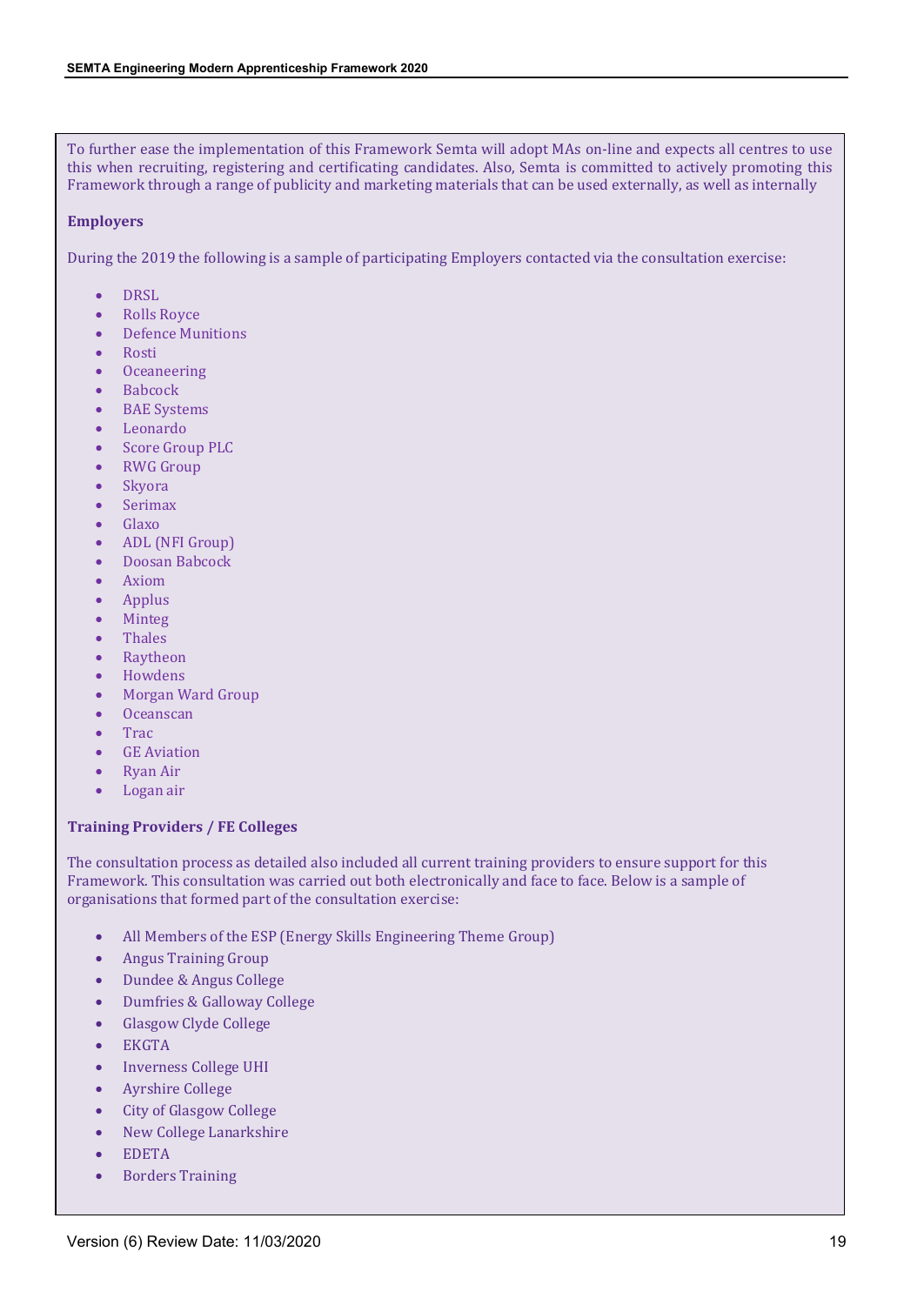#### **Training Providers / FE Colleges Cont.**

- MI Technologies
- North Highland College
- Forth Valley College
- Perth College UHI
- The Tell Organisation
- Moray College UHI
- University of Highlands and Islands
- Strathclyde University
- Lews Castle College

### **Additional Stakeholder Engineering Related Groups**

Further Stakeholders Semta has additionally consulted include:

- The 50 MA Semta Engineering Approved Centres
- ESP(Energy Skills Partnership) Engineering Theme Group
- CSS Skills Group (Chemical Sciences Skills)
- ESLG (Engineering Skills Leadership Group)
- ECITB Employers Forum
- ADS Scotland Members Group
- SAFEE (Scottish Association for Engineering Education)
- Local Engineering Forums
- Scottish Training Federation
- STUC
- Scottish Engineering Employer Members
- Scottish Union Learning

In addition, there are a number of Awarding Bodies who offer the SVQs required, including EAL and SQA and these Awarding Bodies have been kept informed through regular meetings and contact in Scotland.

Semta also continues to work closely with SDS in relation to the on-going developments related to Foundation and Graduate Level Apprenticeships to ensure that they align in terms of Modern Apprenticeship Framework and progression routes to and from programmes reviewed and considered. Also, Semta works closely with SDS sector strategic employer groups as appropriate including those in the chemical and energy sectors in addition to engineering to ensure that future skill needs and changes in technology are recognised.

#### **The consultation process and timeline:**

- April December 2019 Continuous engagement with Stakeholder Groups, FE colleges and employers via face to face meetings, events and other communications media to review and gather views and feedback on identified key themes.
- December 2019 Revised and updated Framework re-drafted to reflect key theme outputs and feedback and proposed amendments including updates to qualifications table.
- January 2019 Sector, Industry Employers and Partner Stakeholder Groups contacted and informed of the proposed amendments and asked for comment and feedback on draft revised and updated Framework document including STUC and Scottish Union Learning
- January2019 Final amendments on draft framework received and final editing completed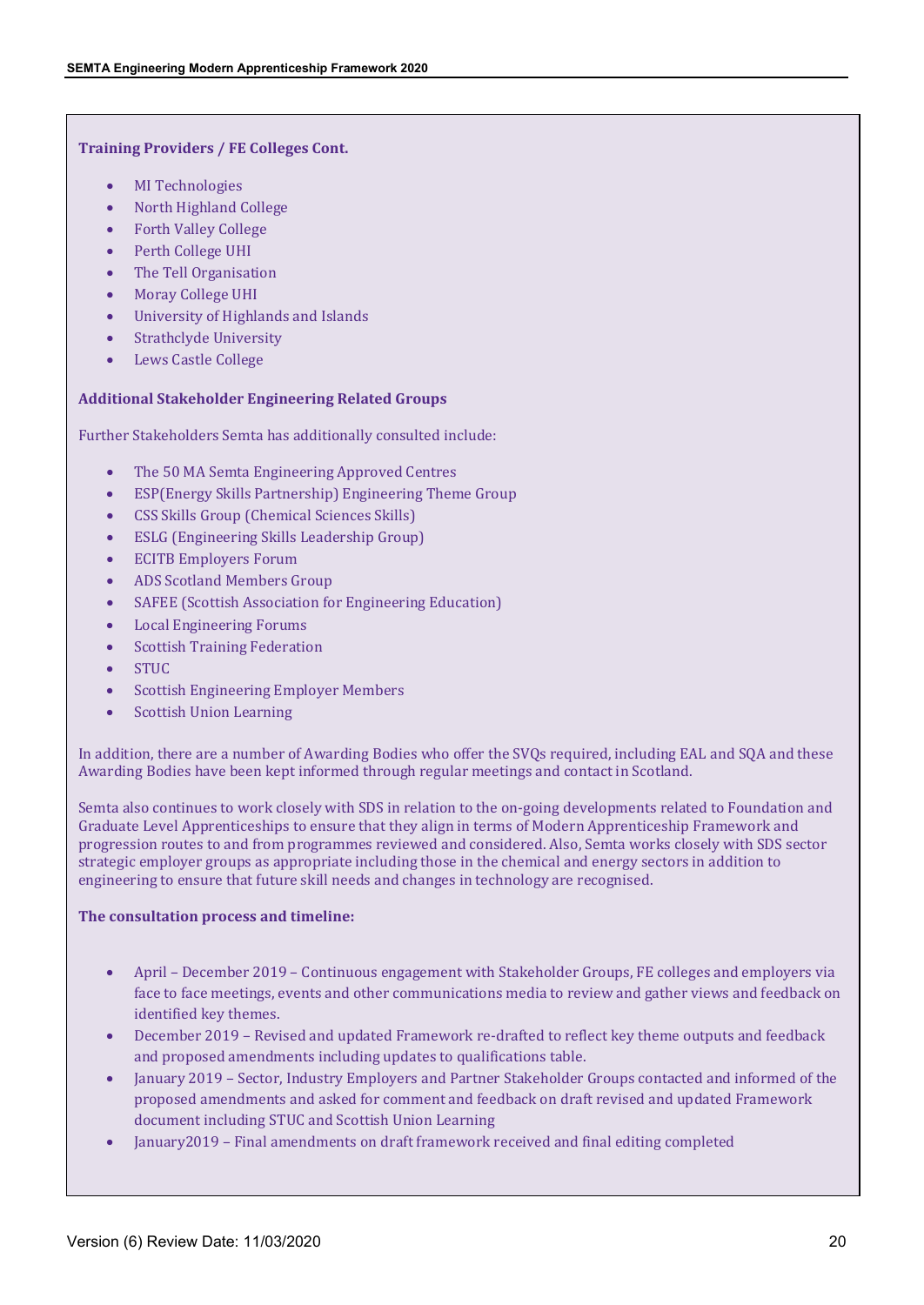# **Career progression**

Following completion of the Modern Apprenticeship, apprentices should be able to progress via:

**Progression routes related to the Modern Apprenticeship Framework will be both horizontal and vertical and could also be either within Framework or outside the Framework. For example:**

**Horizontal Progression** – Outside Framework may constitute progression to college for full time study, full time employment at the same level of responsibility, company in-house training or same level different engineering discipline using transferable skills.

**Vertical Progression** - Within Framework progression may be to a higher level of Framework e.g. Technical or Graduate level Apprenticeships in Engineering and Manufacturing, a different MA OR Technical Framework using transferable skills e.g. Chemical Engineering related discipline.

Outside Framework progression to full time study to an appropriate HNC, HND or Degree, full time employment at a higher level of responsibility, company in-house training, Graduate Apprenticeship scheme are all potential opportunities for Modern Apprenticeship Candidates.

**Into the Framework** - progression into the Engineering MA from another MA Framework e.g. Industrial Applications, Foundation Apprenticeship in Engineering

In addition a number of employers support integrated programmes where the candidate embarks on the MA Engineering Framework programme and is already committed to progression towards degree value end as employers extend some of the MA programmes in partnership with HE institutions.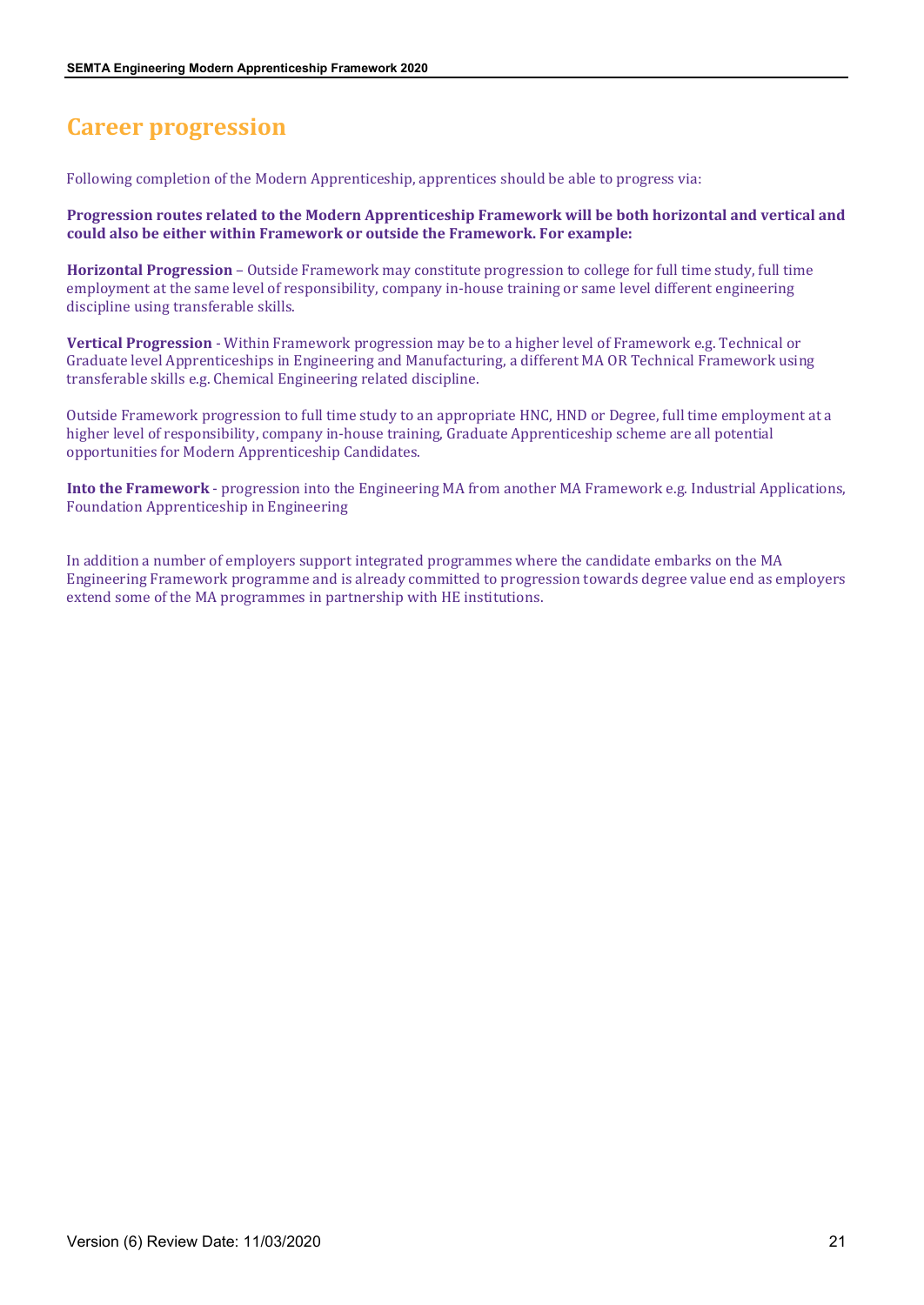# **This page is intentionally left blank**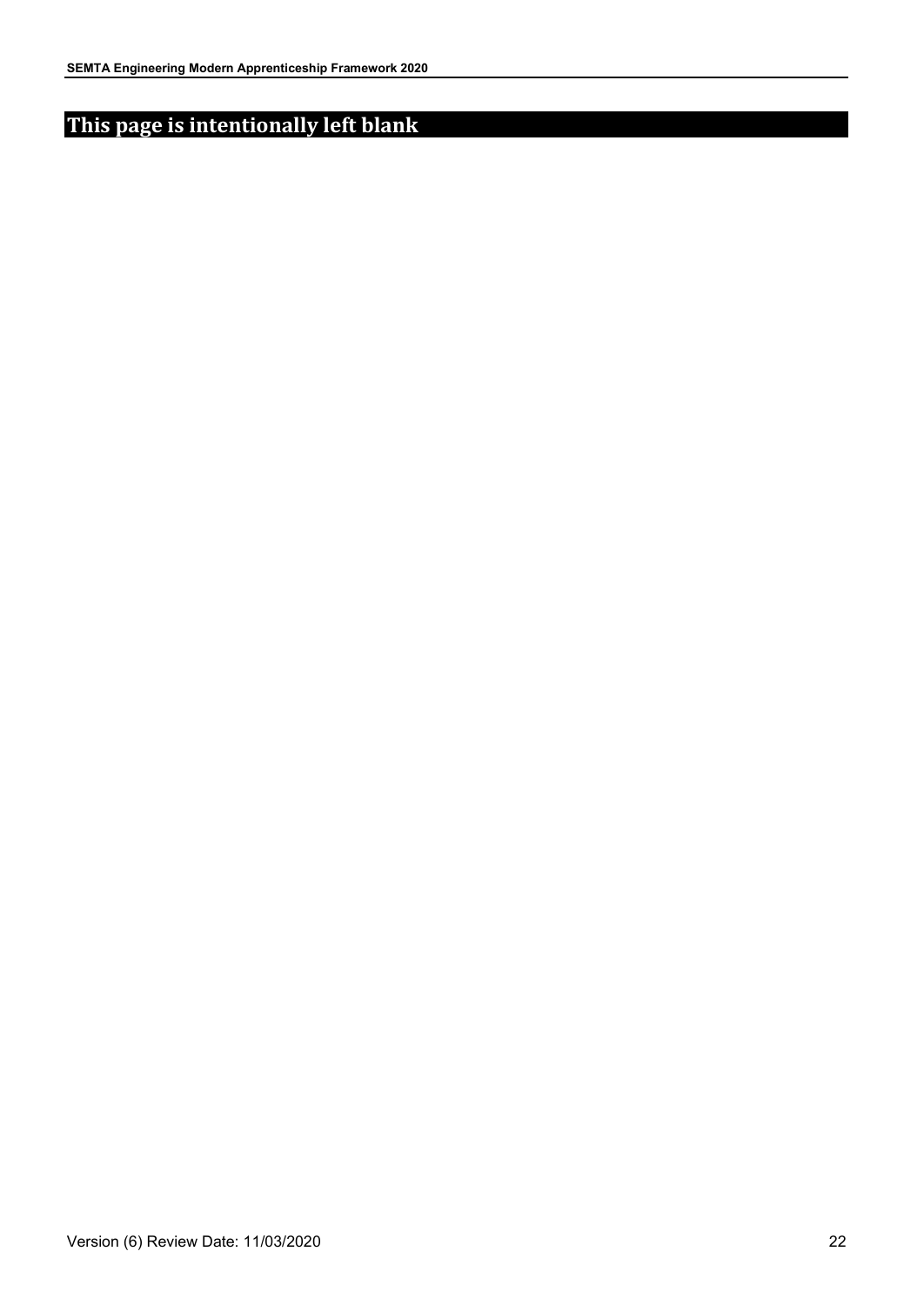# **Appendices**

## **APPENDIX 1**

### **Stakeholder Responsibilities**

Many organisations and individuals share the responsibility for ensuring that the Modern Apprenticeship programme is implemented to the highest possible standard. They include:

- Awarding Bodies
- Employers
- Modern Apprentices
- Modern Apprenticeship Group (MAG)
- Sector Skills Councils (SSCs)
- Skills Development Scotland (SDS)
- Training Providers

#### **Role of the Sector Skills Councils**

SSCs are responsible for developing Modern Apprenticeship Frameworks and are required to work with employers in their sectors to ensure that all Frameworks meet the needs of employers in their sectors.

For details on your sector's SSC visi[t www.semta.org.uk](http://www.semta.org.uk/)

#### **Role of Skills Development Scotland**

MA frameworks are used by employers as part of their workforce development to train new employees and up-skill existing members of staff. They can be (and often are) used regardless of whether financial support is available from the delivery body who currently provides a 'contribution' towards the cost of delivery. However, only approved MA Frameworks will be eligible for funding support from Skills Development Scotland who should be contacted to establish the availability and level of support for each MA Framework.

Further information is available from [www.skillsdevelopmentscotland.co.uk/modernapprenticeships](http://www.skillsdevelopmentscotland.co.uk/modernapprenticeships)

Skills Development Scotland, under the Careers Scotland brand, provides advice and guidance to individuals on the range of Modern Apprenticeships and training providers available. Individuals are signposted to opportunity providers who offer training in the vocational areas of interest.

Responsibilities include:

- Supporting the Modern Apprentice with ongoing Career Planning advice
- Signposting candidates to suitable vacancies
- Promoting the Modern Apprenticeship route on Career Scotland branded website
- Facilitating recruitment events that bring together jobseekers and opportunity providers

#### **Role of the Awarding Bodies**

A significant proportion of the Modern Apprenticeship is based on the assessment of the apprentice against SVQs or SVQ units. These qualifications are accredited by SQA Accreditation and are offered by Awarding Bodies.

It is the responsibility of the Awarding Bodies to ensure that centres are approved, that assessors and verifiers are suitably qualified, trained and monitored, and that all of the assessment criteria of the SVQs and SVQ units are fully met.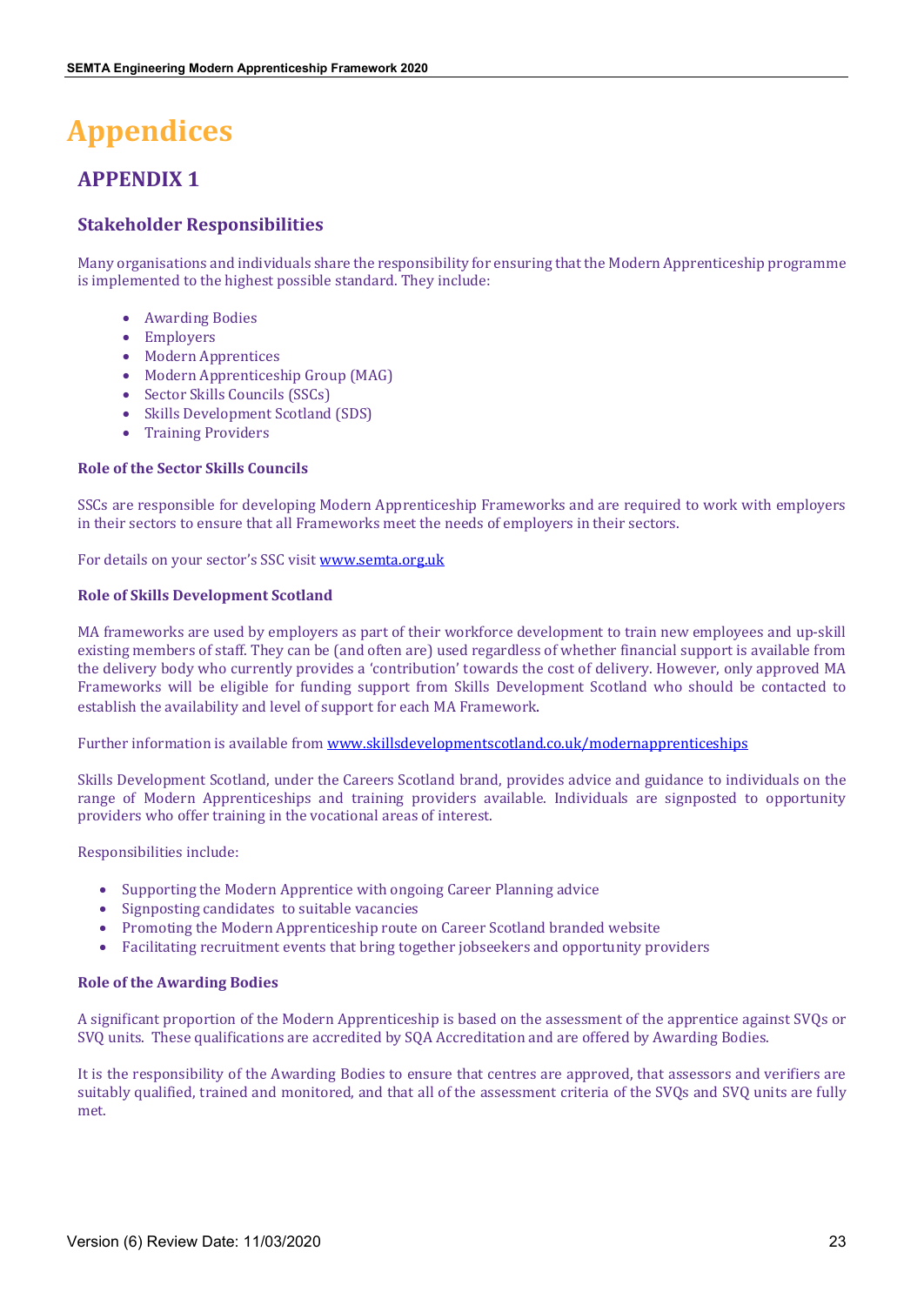#### **Role of the Training Provider**

The role of the training provider is important to the success of the Modern Apprenticeship. A training provider can be a further education college, a private or voluntary training company or in some cases the employer themselves or employer partnerships.

#### **Training Providers are responsible for:**

- Confirming an appropriate MA programme for candidates
- Agreeing the training needs of the candidates
- Agreeing roles and responsibilities for on the job training
- Agreeing where off the job training will be required and defining roles and responsibilities for this with relevant parties
- Ensuring trainee/candidate has access to the best quality training opportunities available
- Ensuring that the Modern Apprentices and employers fully understand the principles and processes of competence-based assessment
- Registering of MA candidates with the relevant SSC (and Skills Development Scotland if appropriate).
- Compiling and agreeing assessment schedules/assessment plans
- Judging performance evidence
- Completing assessment records
- Reviewing candidates progress at regular intervals
- Submitting records and evidence for moderation
- Advising the Modern Apprentice who to approach for support, advice, encouragement and in case of complaint

#### **Role of the Modern Apprenticeship Group (MAG)**

MAG is an independent group drawn from key stakeholders involved in the management and delivery of the Modern Apprenticeship programme in Scotland.

#### **MAG is responsible for:**

- Approval and re-approval of MA Frameworks
- De-approval of MA Frameworks
- Overseeing the generic marketing thrust of the MA programme in Scotland
- Encouraging best practice across MA Frameworks and sectors

#### **Role of the Employer**

Employers' responsibilities include:

- Paying all Modern Apprentices in accordance with company policy and in line with current legislation
- Agreeing roles and responsibilities for on the job training
- Agreeing where off the job training will be required and define roles and responsibilities for this with relevant parties
- Highlighting opportunities for the Modern Apprentice to demonstrate competence
- Meeting with Trainers, Assessors, Verifiers and the Modern Apprentices to review progress
- Witnessing candidate performance and verifying evidence
- Releasing Modern Apprentices for college/off-the-job training in line with training plan
- Ensuring the experience, facilities and training necessary to achieve the outcomes of the training plan.
- Supporting and encouraging Modern Apprentices and rewarding achievement
- Taking responsibility for the Health & Safety of Modern Apprentices.

#### **Role of the Modern Apprentice**

Modern Apprentices have the same responsibilities to their employer as any other employee. In addition they have a range of commitments to their training programme.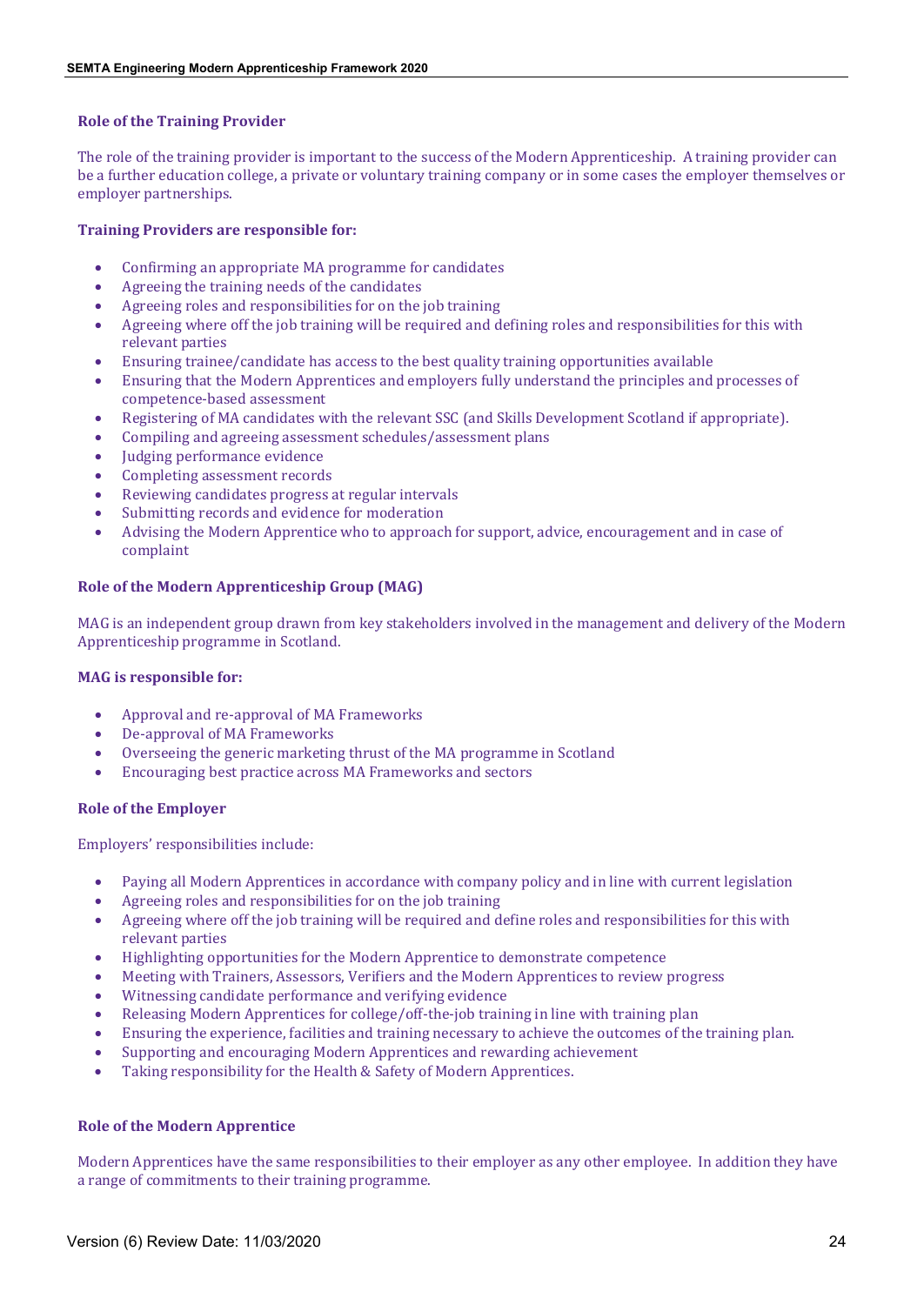#### **Modern Apprentices' responsibilities include:**

- Observing the company's terms and conditions of employment<br>• Agreeing a training/development plan with all parties involved
- Agreeing a training/development plan with all parties involved<br>• Undertaking development in line with agreed training plan
- Undertaking development in line with agreed training plan<br>• Attending meetings with trainers, assessors and verifiers as
- Attending meetings with trainers, assessors and verifiers as required<br>• Attending college/off-the-iob training where required
- Attending college/off-the-job training where required<br>• Providing evidence of competence
- Providing evidence of competence<br>• Developing a collection of evidence
- Developing a collection of evidence (portfolio) and retain ownership of this throughout their programme
- Behaving in a professional manner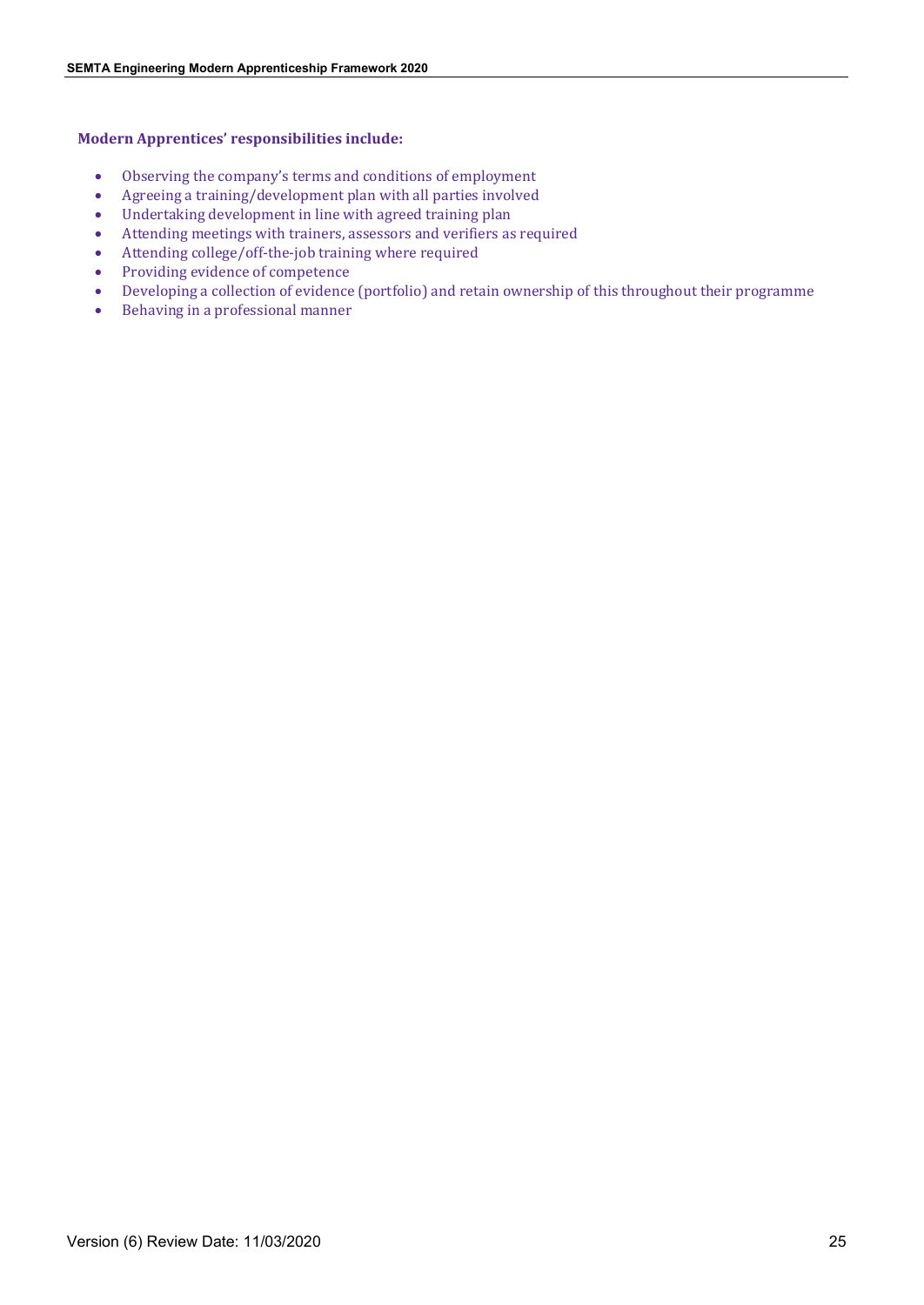## **APPENDIX 2**

## **Modern Apprenticeship Centres (MACs)**

Modern Apprentices may only be registered through organisations approved by the SSC to deliver this Framework. Such approved organisations are called Modern Apprenticeship Centres (MACs).

The MAC may be the employer of the apprentice or a separate organisation such as a training provider, further education college, a private or voluntary training company or in some cases the employer themselves or employer partnerships.

In order to be approved, organisations must make a formal application to the SSC following the stated procedures and criteria as set out by SSC. In addition those criteria set by the SSC, the centre should also ensure that it satisfies the following criteria:

#### **Either**

1 be approved by an appropriate Awarding Body as a centre for the assessment of the relevant SVQ(s) (and Core Skills if these are being separately certificated)

#### **Or**

2 be capable of demonstrating a contractual relationship with another approved centre for the assessment of those units for which the MAC does not have approval from an appropriate Awarding Body.

Modern Apprenticeship Centres are expected to meet the guidelines and criteria for the purposes of Modern Apprenticeship delivery. Centres will be approved for a period of initially 12 months and be expected to re-new their approval on an annual basis by continuing to provide quality evidence related to their approved status.

#### **In addition**

The SSC will maintain a database of MACs for the delivery of the Framework within Scotland, which will be available to employers and others.

Organisations wishing to become MACs who have yet to obtain the necessary Awarding Body approval for assessment should first contact the Awarding Body direct.

Organisations wishing to be accredited with other appropriate quality systems should contact Skills Development Scotland.

In addition to the assessment of the Modern Apprentice against the relevant standards set by the selected Framework outcomes, the MAC has responsibility for:

- Entering into a formal training agreement with the employer and Modern Apprentice
- Registering Modern Apprentices as candidates for the relevant SVQ(s) and other selected units with the appropriate Awarding Body
- Registering Modern Apprentices with the SSC
- Applying for the final `Certificate of Completion' on behalf of Modern Apprentices
- Informing the SSC of any material alterations to Modern Apprentices' training plans or desired changes to the selected Framework outcomes.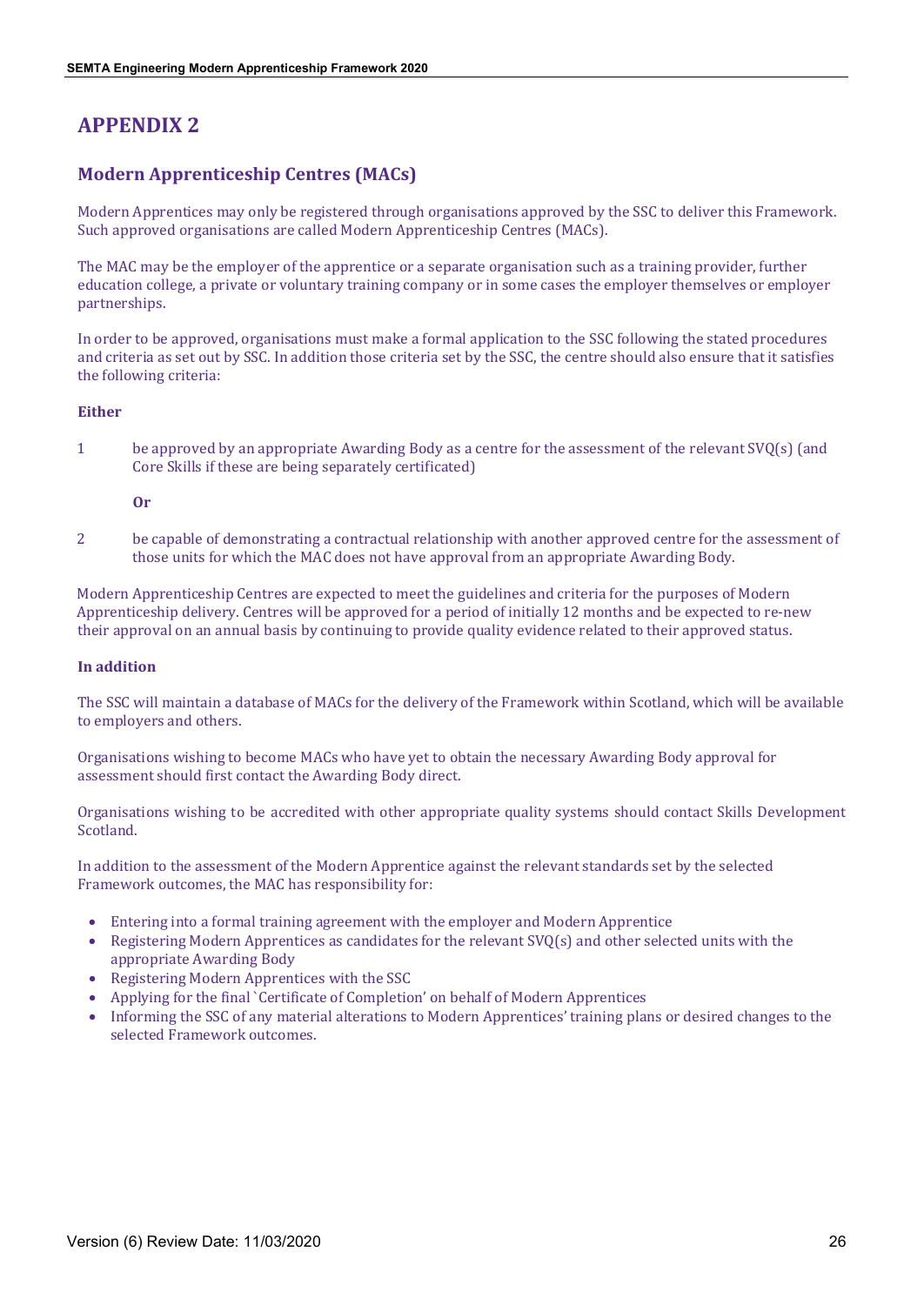## **APPENDIX 3**



#### **MODERN APPRENTICESHIP SAMPLE TRAINING AGREEMENT**

| This Training Agreement is entered into by: |
|---------------------------------------------|
|                                             |
|                                             |
|                                             |
|                                             |
|                                             |
|                                             |

#### The **Employer's responsibilities** are to:

- 1 employ the modern apprentice subject to the employer's usual terms and conditions of employment;
- 2 provide the modern apprentice with the facilities, training and work place opportunities necessary to achieve the selected Framework outcomes specified in the apprentice's personal training plan;
- 3 pay the modern apprentice an agreed salary which reflects the obligations of the employer and the opportunities for the apprentice;
- 4 in the event of the employer becoming unable to retain the modern apprentice after completion of the apprenticeship, to use reasonable endeavours to secure employment elsewhere;
- 5 in the event of the apprenticeship being terminated prematurely by either the employer or modern apprentice for any reason other than dismissal for unsatisfactory performance or misconduct, to use reasonable endeavours to secure employment and continuation of this apprenticeship elsewhere;
- 6 operate a formal Health and Safety policy and undertake the necessary legal and contractual responsibilities for health and safety of the modern apprentice; and
- 7 operate an Equal Opportunities policy which meets all legal requirements.

#### The **Modern Apprentice's responsibilities** are to:

- 1 work for the employer in accordance with the agreed terms and conditions of employment;
- 2 undertake training, attend courses if required, keep records, and take assessments to be determined by the employer and/or Modern Apprenticeship Centre, and carry out such work as may be required in order to achieve the selected Framework outcomes specified in the apprentice's personal training plan;
- 3 be diligent, punctual, behave in a responsible manner and in accordance with the requirements of Health and Safety legislation relating to the apprentice's responsibilities as an individual; and
- 4 promote at all times the employer's best interests.

#### The **Modern Apprenticeship Centre's responsibilities** are to:

- 1 agree the content of the modern apprentice's personal training plan as confirming that the selected Framework outcomes and training plans meet the criteria of this modern apprenticeship
- 2 contract with the employer to provide the training and assessment necessary to enable the modern apprentice to achieve the selected Framework outcomes specified in the apprentice's personal training plan; and
- 3 use its best endeavours to ensure that the employer provides the modern apprentice with the facilities, training and work place opportunities necessary to achieve the selected Framework outcomes specified in the apprentice's personal training plan.

This agreement to be signed by all parties:

| <b>Employer</b>                     | Date: |
|-------------------------------------|-------|
| <b>Modern Apprentice</b>            | Date: |
| <b>Modern Apprenticeship Centre</b> | Date: |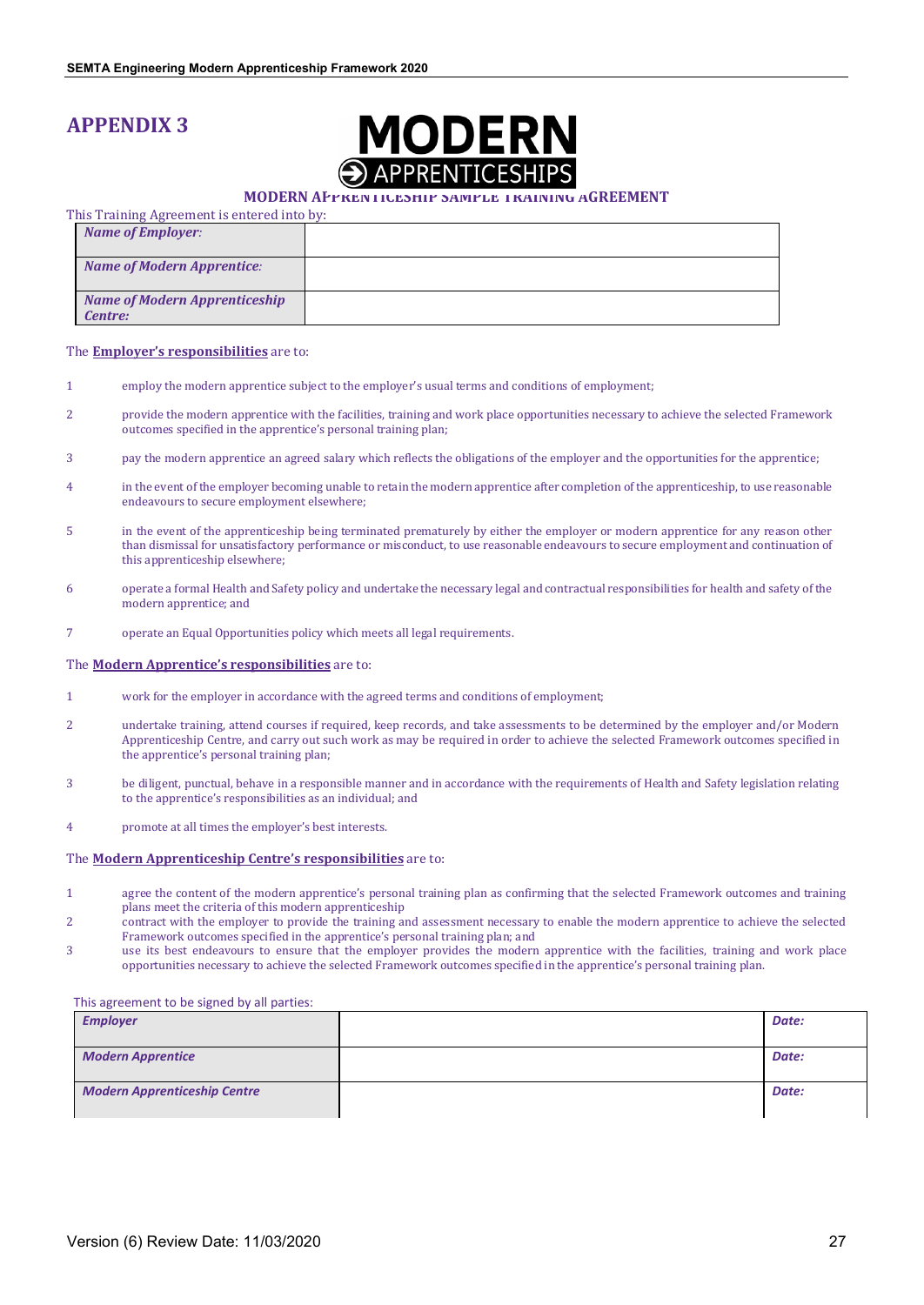#### **MODERN APPRENTICESHIP TRAINING PLAN**

#### **The Modern Apprenticeship Centre**

| Name:      |  |
|------------|--|
| Address:   |  |
|            |  |
| Telephone: |  |
| Contact:   |  |

#### **The Modern Apprentice**

| Full name:     |
|----------------|
|                |
|                |
| Home address:  |
|                |
|                |
|                |
|                |
| Work address:  |
|                |
|                |
|                |
|                |
|                |
|                |
|                |
| Date of birth: |

#### **The Employer**

| Name:      |  |
|------------|--|
| Address:   |  |
|            |  |
|            |  |
|            |  |
| Telephone: |  |
| Contact:   |  |

## **The Local SDS Office**

| Name:      |  |
|------------|--|
| Address:   |  |
|            |  |
|            |  |
| Telephone: |  |
| Contact:   |  |

٦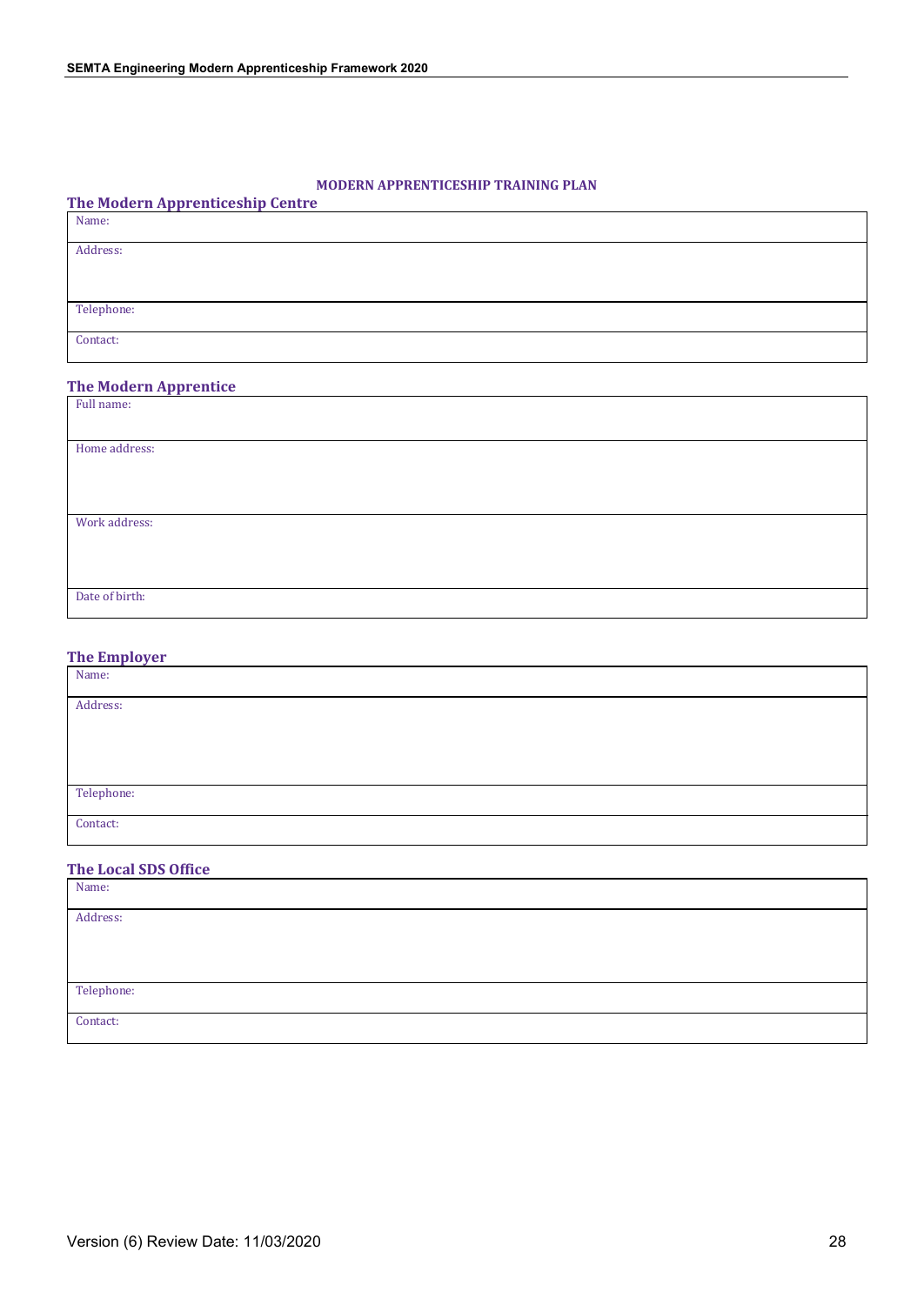#### **Framework selected outcomes** *Mandatory outcomes*

| <b>SVQ Level (please identify level)</b><br>(List mandatory and optional units) | <b>Tick units</b><br>being<br>undertaken | <b>SCQF Level</b> | <b>SCQF Credit</b><br><b>Points</b> |
|---------------------------------------------------------------------------------|------------------------------------------|-------------------|-------------------------------------|
|                                                                                 |                                          |                   |                                     |
|                                                                                 |                                          |                   |                                     |
|                                                                                 |                                          |                   |                                     |
|                                                                                 |                                          |                   |                                     |
|                                                                                 |                                          |                   |                                     |
| <b>SVQ level (please identify level)</b><br>(List mandatory and optional units) |                                          |                   |                                     |
|                                                                                 |                                          |                   |                                     |
|                                                                                 |                                          |                   |                                     |
|                                                                                 |                                          |                   |                                     |
|                                                                                 |                                          |                   |                                     |
|                                                                                 |                                          |                   |                                     |
|                                                                                 |                                          |                   |                                     |
| <b>Enhancements</b>                                                             |                                          |                   |                                     |
|                                                                                 |                                          |                   |                                     |
|                                                                                 |                                          |                   |                                     |

| <b>Core Skills</b><br>(Include details of the minimum level required) |                                          | Tick units<br>being<br>undertaken | <b>SCQF Level</b> | <b>SCQF Credit</b><br>Points |
|-----------------------------------------------------------------------|------------------------------------------|-----------------------------------|-------------------|------------------------------|
|                                                                       | Communication                            |                                   |                   |                              |
| 2                                                                     | Working with others                      |                                   |                   |                              |
| 3                                                                     | <b>Numeracy</b>                          |                                   |                   |                              |
| 4                                                                     | Information and communication technology |                                   |                   |                              |
| 5                                                                     | <b>Problem Solving</b>                   |                                   |                   |                              |

### *Optional outcomes*

| Tick units<br><b>Additional units (if any)</b><br>being<br>These are optional and should reflect the individual training needs of the Apprentice<br>undertaken |  | <b>SCQF Level</b> | <b>SCQF Credit</b><br>Points |
|----------------------------------------------------------------------------------------------------------------------------------------------------------------|--|-------------------|------------------------------|
| (specify unit)                                                                                                                                                 |  |                   |                              |
| (specify unit)                                                                                                                                                 |  |                   |                              |
| (specify unit)                                                                                                                                                 |  |                   |                              |
| (specify unit)                                                                                                                                                 |  |                   |                              |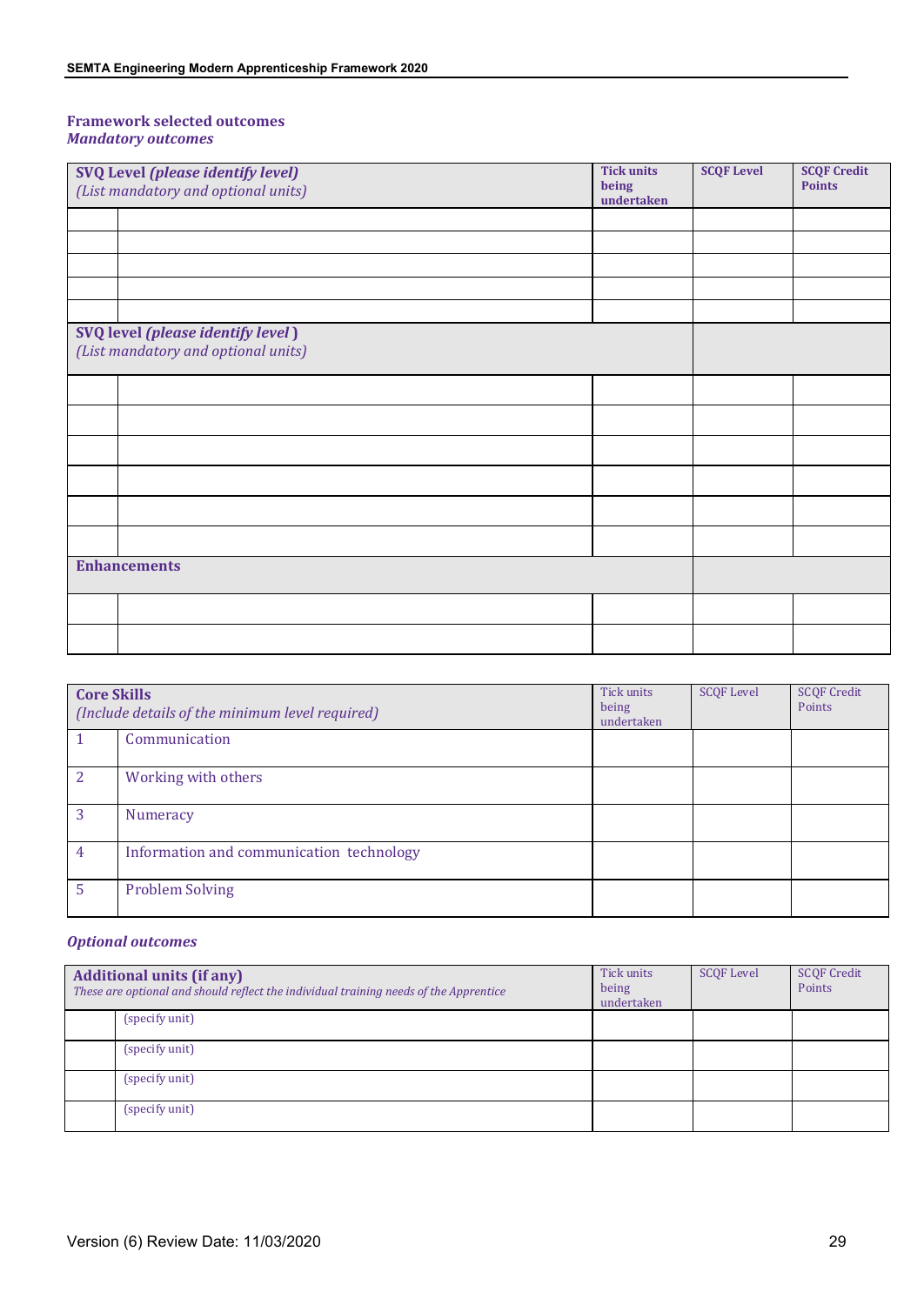**Summary of Modern Apprentices accredited prior learning:**

*If you require assistance in completing this form, please contact:*

SEMTA Unit 2 – Orient Centre Greycaine Road **Watford** Hertfordshire WD24 7GP<br>Tel: No: -0845 643 9001 [certification@semta.org.uk](mailto:certification@semta.org.uk)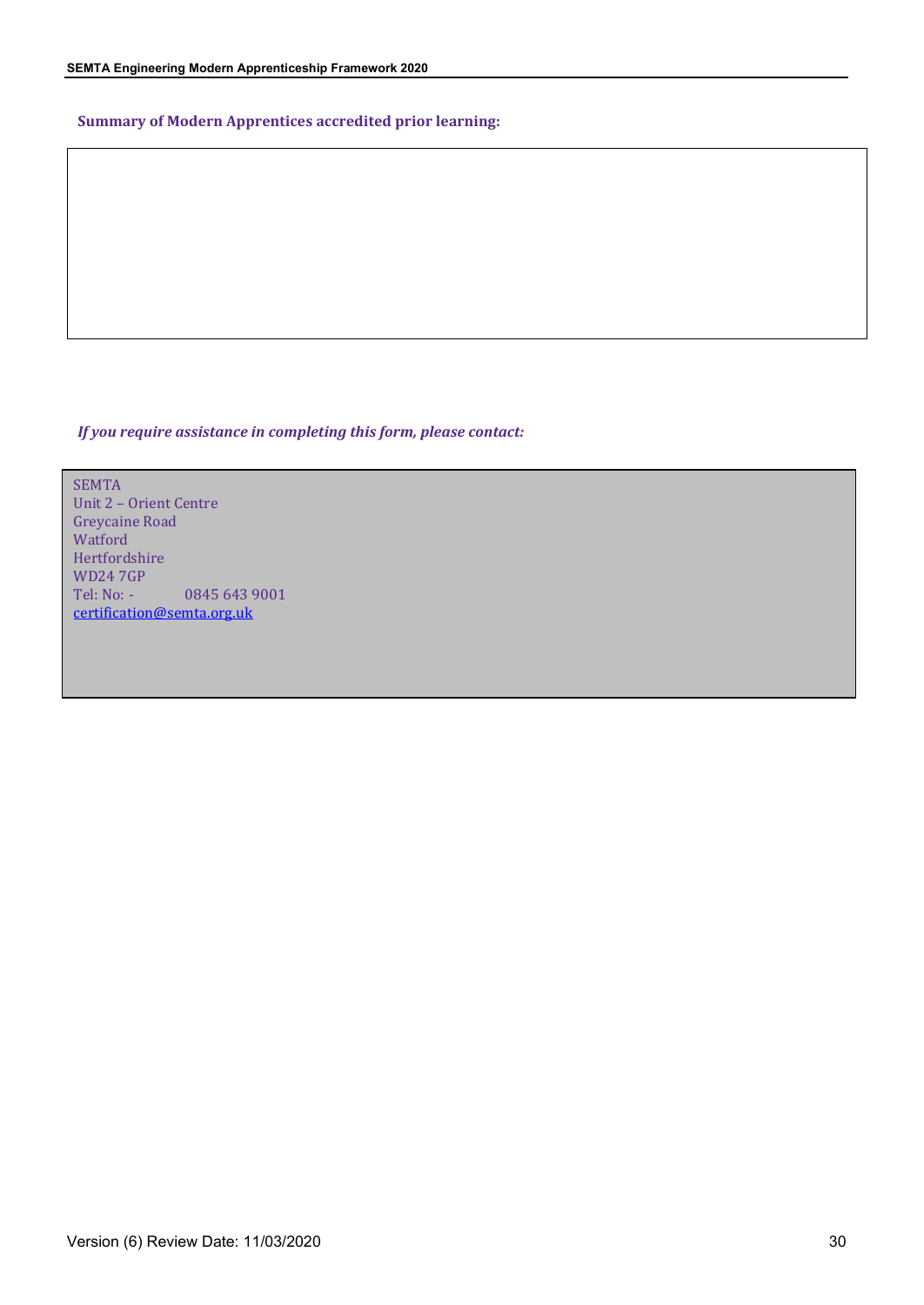## **APPENDIX 4**

Centre Approval Procedure

Organisations wishing to apply to become a Modern Apprenticeship Approved Centre should complete form (see Appendix 6)

Completed documentation should be sent to: [ma.exemptions@semta.org.uk](mailto:ma.exemptions@semta.org.uk)

- Once the completed application is received by Semta, a member of staff will confirm that sufficient resources are available to deliver the training and that appropriate outcomes can be achieved. As part of the process Centres are required to upload evidence relating to their approval application on Semta's online system Smarter Touch for review
- Part of the approval process is to ensure that appropriate training plans will be adopted. To satisfy this, during the approval stage, sample training plans should be made available via the dedicated on-line Smarter Touch platform.
- Approved organisations are responsible for arranging any contracts that may be required, such as:
	- $\triangleright$  Between candidate and employer<br> $\triangleright$  Between training provider/emplo
	- $\triangleright$  Between training provider/employer and Skills Development Scotland (SDS)– where appropriate  $\triangleright$  Between organisations and relevant Awarding Bodies (for outcomes of training)
	- Between organisations and relevant Awarding Bodies (for outcomes of training)
- Approved organisations are responsible for monitoring the progress of the apprenticethey have registered during all components of apprenticeships (foundation, post-foundation and education) and keeping the employer informed of progress or otherwise.
- Semta will ensure the quality and consistency of training through regular monitoring activity via our on-line centre System Smarter Touch.
- Funding is at the discretion of SDS and employers/approved providers should contact SDS directly to establish the specific level of assistance
- Duration of approval

The duration of approval is for12 months after which a centre is required to apply for re-approval. In certain instances a centre may be conditionally approved ie approved subject to certain conditions. In such cases, where centres fail to meet the set conditions within an agreed timescale, then such centres will automatically lose their approval status until the set conditions have been met and signed off by Semta.

• Centre Approval removal

The removal of centre approval will result where centres fail consistently to meet the framework requirements. Wherever possible, Semta will seek alternatives to the removal of approved status of centres through continued dialogue and development visits to centres to resolve any outstanding issues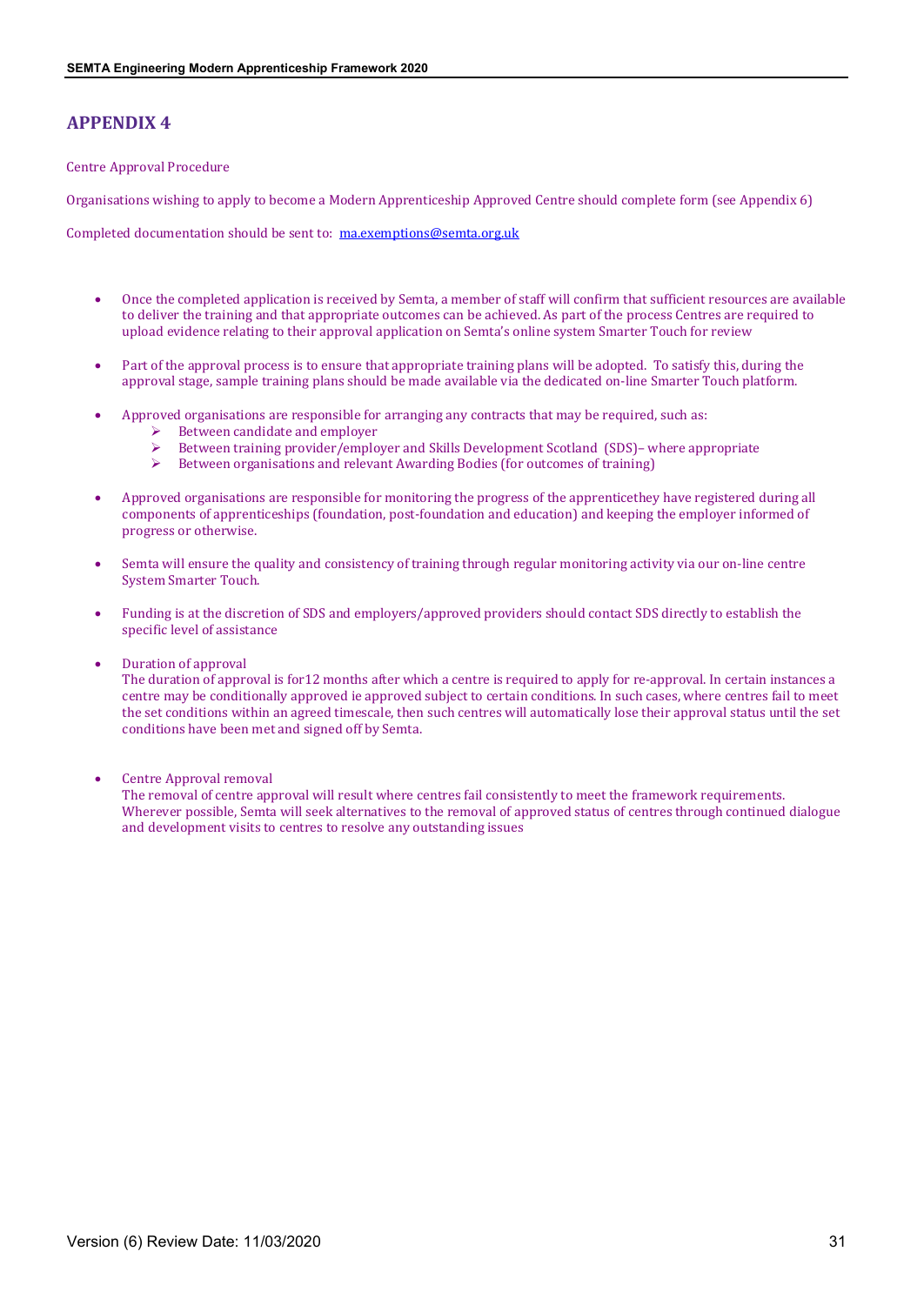## **APPENDIX 5**

# Foundation Training Phase Criteria

The following is based on feedback from workshops held with employers and training providers.

**Objectives** 

- To provide guidance on content of training during early stages of foundation training.
- To ensure that the quality of training during the foundation component is assured.

The Health & Safety of candidates entering into engineering is paramount. Therefore, a fundamental requirement of centre approval is for all centres to provide sufficient evidence that appropriate measures exist to ensure candidates have an understanding of:

- health and safety
- basic practical workshop practice.

It is imperative that the quality of initial training is not compromised by the pattern of delivery of the foundation training.

Foundation training must include:

- An induction programme
- A training plan

#### Induction programme

As a minimum the induction plan must include:

- Information on the content and duration of the induction programme
- Information on Modern Apprenticeships and what to expect during various stages of training
- A personal training plan
- An explanation of expected outcomes (eg SVQs and college qualifications)
- The name and role of candidate's mentor
- Details of terms and conditions of employment (eg salary, attendance, sickness etc)
- Where to find facilities such as first aid, cloakrooms and toilets.
- Roles and responsibilities of the Modern Apprenticeship Training Agreement
- Training in Health & Safety, both theory and practice including hazard awareness and basic risk assessment.
- Awareness of any quality assurance procedures being used by training provider and/or employer.
- Details of Training Plan

#### Training Plan

The training plan is for the benefit of the candidate as well as the provider/employer. Therefore, it is essential that the candidate receives a copy of the training plan. The training plan should give details of the training to be undertaken, including:

- where the training is to take place
- who will deliver the training
- what outcomes are expected

#### Duration of initial training

A continuous period of 6 months off-the-job training is the preferred method of delivery for foundation training phase. However, consultation with employers has shown that some find it difficult to train apprentices because of this commitment. Therefore, other patterns of delivery have been developed as a result of the consultation process

Where an employer, with the support of an approved provider, can demonstrate that measures are in place to ensure the health & safety of a candidate then a reduced period of off-the-job training may be permissible. In such cases, Semta must be informed when the candidate is registered, and the candidate registration must be supported with a detailed training plan. The period of induction and initial training must be no less than 6 weeks long.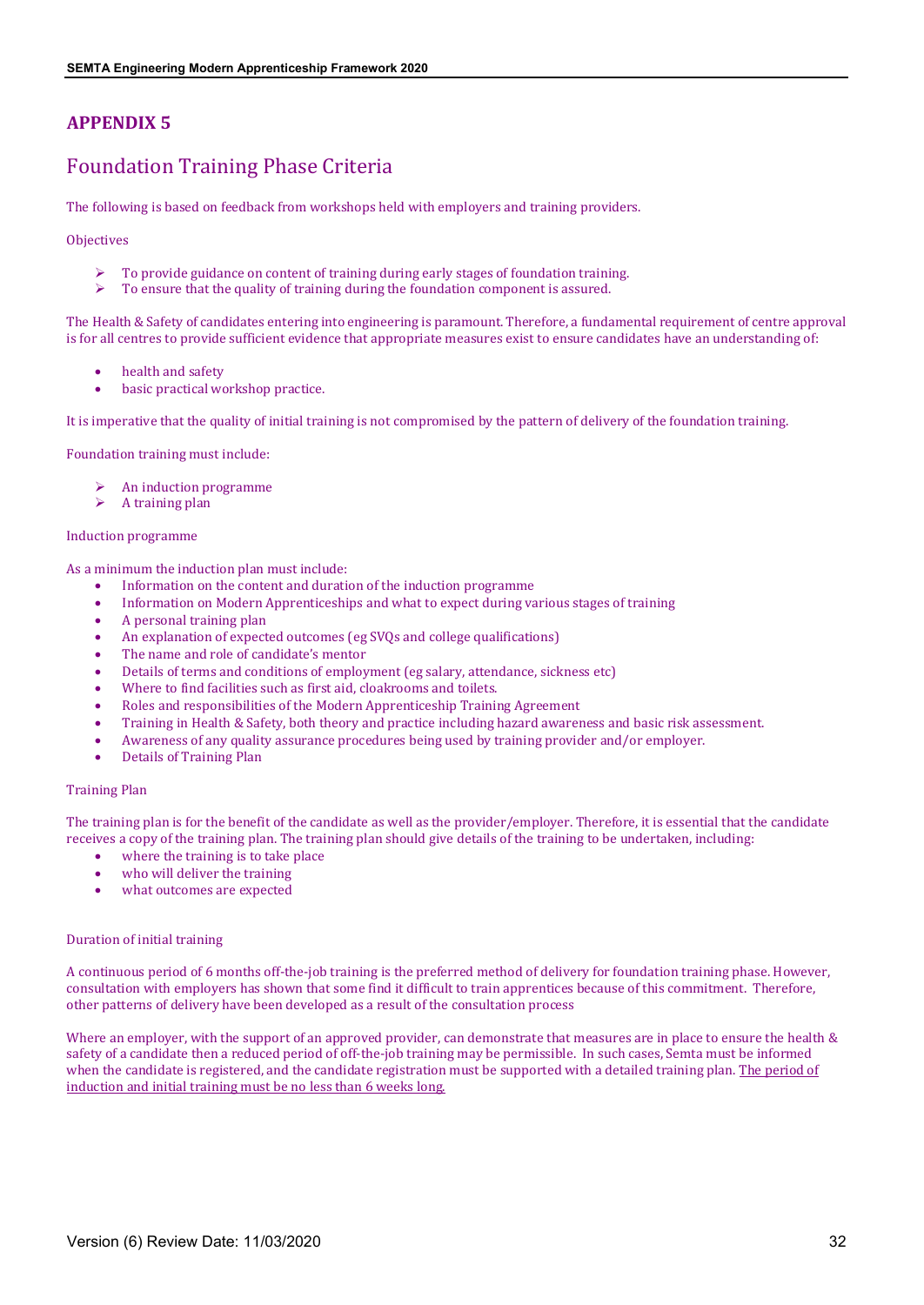The Training Plan should:

- 1. Give the candidate detailed information on the practical work they will be expected to undertake
- 2. List (where known) outcomes that must be achieved
- 3. Outline where the training will take place and for how long
- 4. Outline who will carry out the training

A training plan covering the remainder of the foundation training period should also be prepared and be made available to Semta for monitoring activity.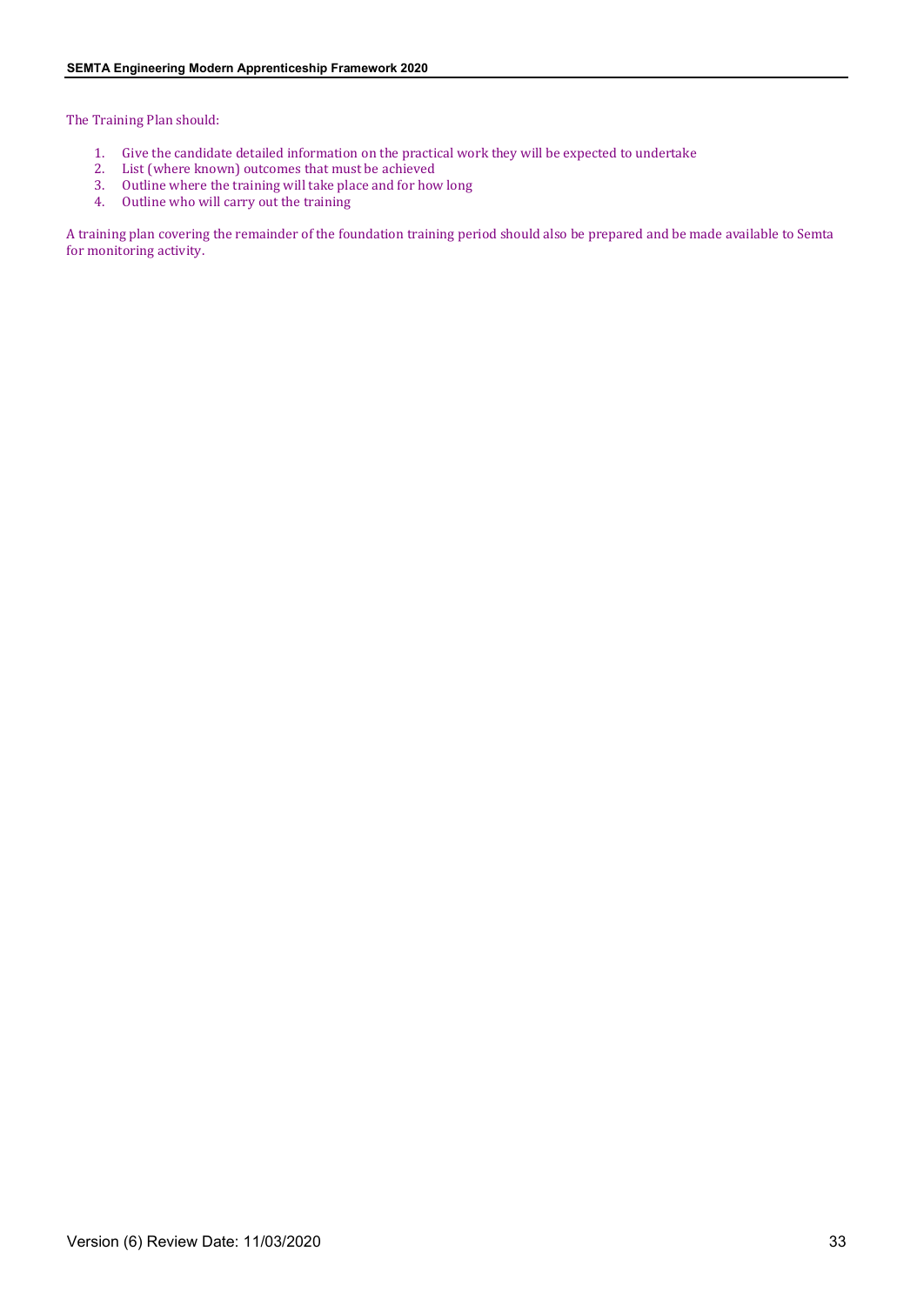## **Appendix 6 – Forms**



## **Modern Apprenticeship Centre Approval Application**

| <b>Section 1 - Details of Centre:</b>                |  |  |                  |                             |  |  |  |  |
|------------------------------------------------------|--|--|------------------|-----------------------------|--|--|--|--|
| <b>Centre Name:</b>                                  |  |  |                  | <b>Centre Region:</b>       |  |  |  |  |
| <b>Applicant:</b>                                    |  |  | <b>Position:</b> |                             |  |  |  |  |
| <b>Address:</b>                                      |  |  | <b>Tel No:</b>   |                             |  |  |  |  |
|                                                      |  |  | email:           |                             |  |  |  |  |
| <b>Post Code:</b>                                    |  |  |                  | <b>Date of Application:</b> |  |  |  |  |
| <b>Date of Approval:</b>                             |  |  |                  |                             |  |  |  |  |
| <b>Existing Frameworks Approval as Applicable</b>    |  |  |                  |                             |  |  |  |  |
| Lead Modern Apprenticeship Co-ordinator              |  |  |                  |                             |  |  |  |  |
| Name:                                                |  |  | Position:        |                             |  |  |  |  |
| Centre Business Status: (please tick appropriate box |  |  |                  |                             |  |  |  |  |
| <b>Further Education</b>                             |  |  |                  | <b>Higher Education</b>     |  |  |  |  |
| <b>Training Provider</b>                             |  |  |                  | Employer                    |  |  |  |  |

| Section 2 - Pathway Options/Routes to be delivered: (please tick as appropriate) |           |  |  |  |
|----------------------------------------------------------------------------------|-----------|--|--|--|
| Craft<br>Technician                                                              |           |  |  |  |
| Accelerated                                                                      | Technical |  |  |  |
| Rail<br><b>Industrial Applications</b>                                           |           |  |  |  |

| <b>Section 3 - Pathway Components to be delivered:</b> (please as tick as appropriate) |             |  |  |             |  |
|----------------------------------------------------------------------------------------|-------------|--|--|-------------|--|
| Core Skills                                                                            | SVQ Level 2 |  |  | SVQ Level 3 |  |
| <b>NC</b>                                                                              | HNC         |  |  | Other       |  |
| If other please specify:                                                               |             |  |  |             |  |
| List of Approved Assessment Centre Awarding Bodies:                                    |             |  |  |             |  |

| Section 4 - Disciplines to be delivered: (please tick appropriate box(es) |                                           |                               |  |  |  |
|---------------------------------------------------------------------------|-------------------------------------------|-------------------------------|--|--|--|
| Aeronautical                                                              | Electrical                                | Electronics                   |  |  |  |
| <b>Fabrication &amp; Welding</b>                                          | <b>Technical Support</b>                  | Installation & Commissioning  |  |  |  |
| Machining                                                                 | Maintenance                               | Marine                        |  |  |  |
| <b>Mechanical Manufacturing</b>                                           | <b>Business Improvement Techniques</b>    | <b>Advanced Manufacturing</b> |  |  |  |
| <b>PEO</b>                                                                | Rail, OLEC, Signaling, PW<br>Installation | Other                         |  |  |  |
| If other please specify:                                                  |                                           |                               |  |  |  |
| If other please specify:                                                  |                                           |                               |  |  |  |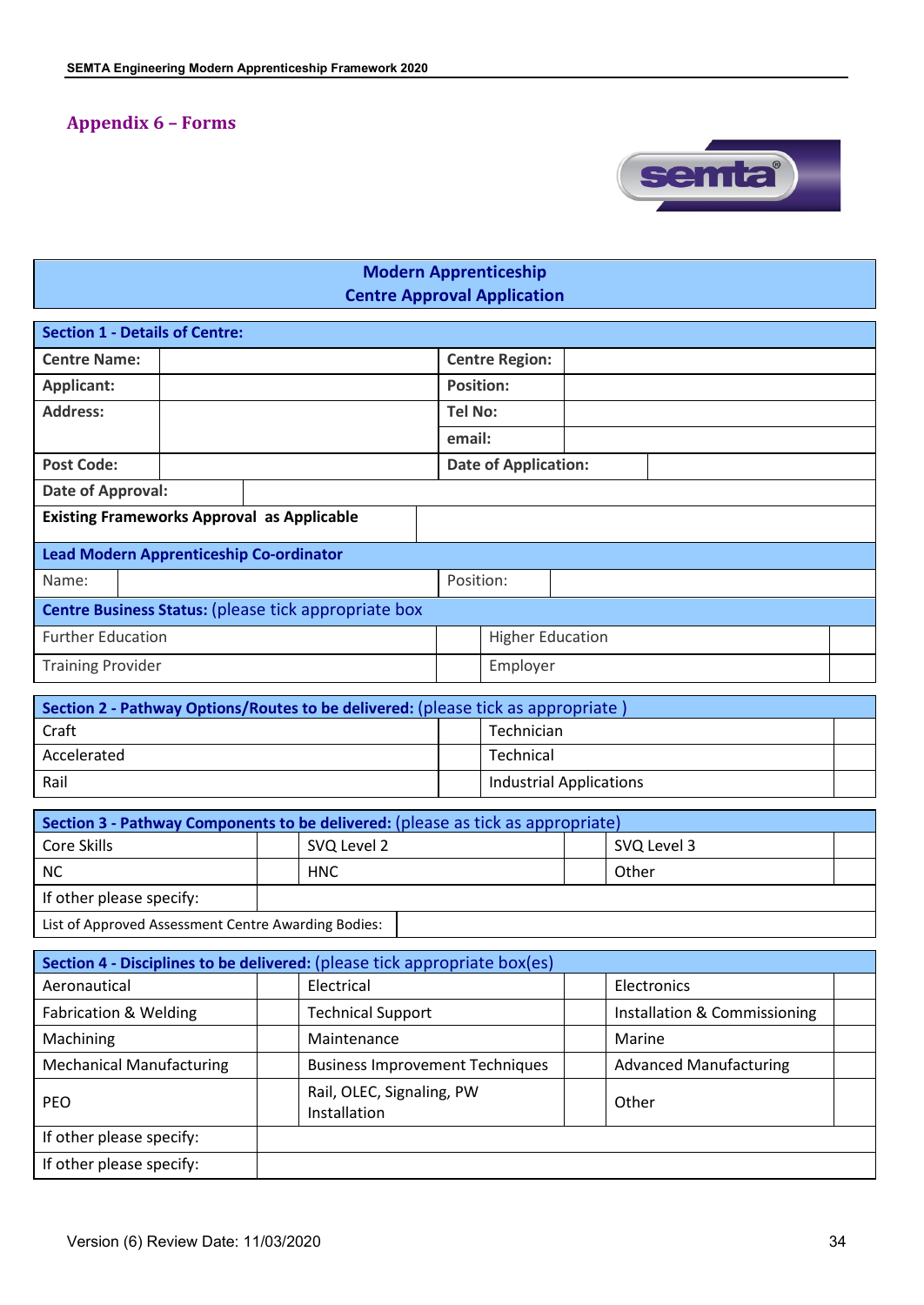| Section 5 - Current Status: (please tick as appropriate)                                                                                               |                                                                                    |     |           |  |
|--------------------------------------------------------------------------------------------------------------------------------------------------------|------------------------------------------------------------------------------------|-----|-----------|--|
| 1. Is the centre an Approved Assessment Centre?                                                                                                        |                                                                                    | Yes | No        |  |
| 2. Is there an adequate Quality Assurance system in place?                                                                                             |                                                                                    | Yes | Nο        |  |
| 3. Is the information supplied to SEMTA for the purpose of registration and<br>certification complete and accurate and within the required timescales? |                                                                                    | Yes | <b>No</b> |  |
| Assessment team?                                                                                                                                       | 4. Is a CPD process in place and evidence of ongoing activities throughout the MA  | Yes | <b>No</b> |  |
| 5. Are adequate resources made available to deliver the MA Framework?                                                                                  |                                                                                    | Yes | <b>No</b> |  |
| provided to MA Candidates?                                                                                                                             | 6. Are information, advice and guidance about Learning Pathways and qualifications | Yes | <b>No</b> |  |
| 7. Do Assessors, Internal Verifiers and QA staff have the necessary resources to<br>perform their roles and responsibilities effectively?              |                                                                                    | Yes | <b>No</b> |  |
| with the requirements of annropriate Health and Safety?                                                                                                | 8. Are the premises and facilities used for delivering the MA Framework compliant  | Yes | <b>No</b> |  |
| 9. Were MA Candidates aware of the requirements of the qualifications prior to<br>enrolment?                                                           |                                                                                    | Yes | No        |  |
|                                                                                                                                                        | 10. Are MA Candidate training/learning/assessment plans used and kept up to date?  | Yes | No.       |  |
| 11. Are internal verification and quality assurance activities consistent with MA<br>Framework requirements?                                           |                                                                                    | Yes | No.       |  |
| 12. Is training/assessment/internal verification carried out by qualified and<br>occupationally competent staff?                                       |                                                                                    | Yes | <b>No</b> |  |
| 13. Are corrective measures implemented following actions identified by External<br>Verification visits?                                               |                                                                                    | Yes | <b>No</b> |  |
| policy?                                                                                                                                                | 14. Do MA Candidates monitoring and reviews meet the Centre's equal opportunities  | Yes | No        |  |
| 15. Would the Centre like to be included in future SEMTA led CPD events?                                                                               |                                                                                    | Yes | No        |  |

| <b>Sources of Evidence:</b>                                                            |                                                               |  |  |  |  |
|----------------------------------------------------------------------------------------|---------------------------------------------------------------|--|--|--|--|
| Sources of evidence to be provided by Centre for review : (please tick as appropriate) |                                                               |  |  |  |  |
| List of MA Candidates giving registration dates and employer name                      | Centre relevant policies and/or procedures                    |  |  |  |  |
| MA Candidate Induction pack and declaration                                            | Copies of Staff CVs                                           |  |  |  |  |
| Example MA Candidate Training Plan                                                     | Copies of relevant Staff occupational competency certificates |  |  |  |  |
| MA Candidate Training support programmes                                               | List of approved assessors and verifiers                      |  |  |  |  |
| Example MA Candidate Portfolio                                                         | Staff Continuous Professional Development (CPD Records)       |  |  |  |  |
| MA Candidate record of progress reviews                                                | Standardisation and internal quality assurance procedures     |  |  |  |  |
| MA Candidate available for interview                                                   | Minutes of standardisation meetings                           |  |  |  |  |
| Document storage and security arrangements                                             | Copy of recent EV Reports                                     |  |  |  |  |
| Record of stakeholder communication                                                    | Oral explanation covering all points                          |  |  |  |  |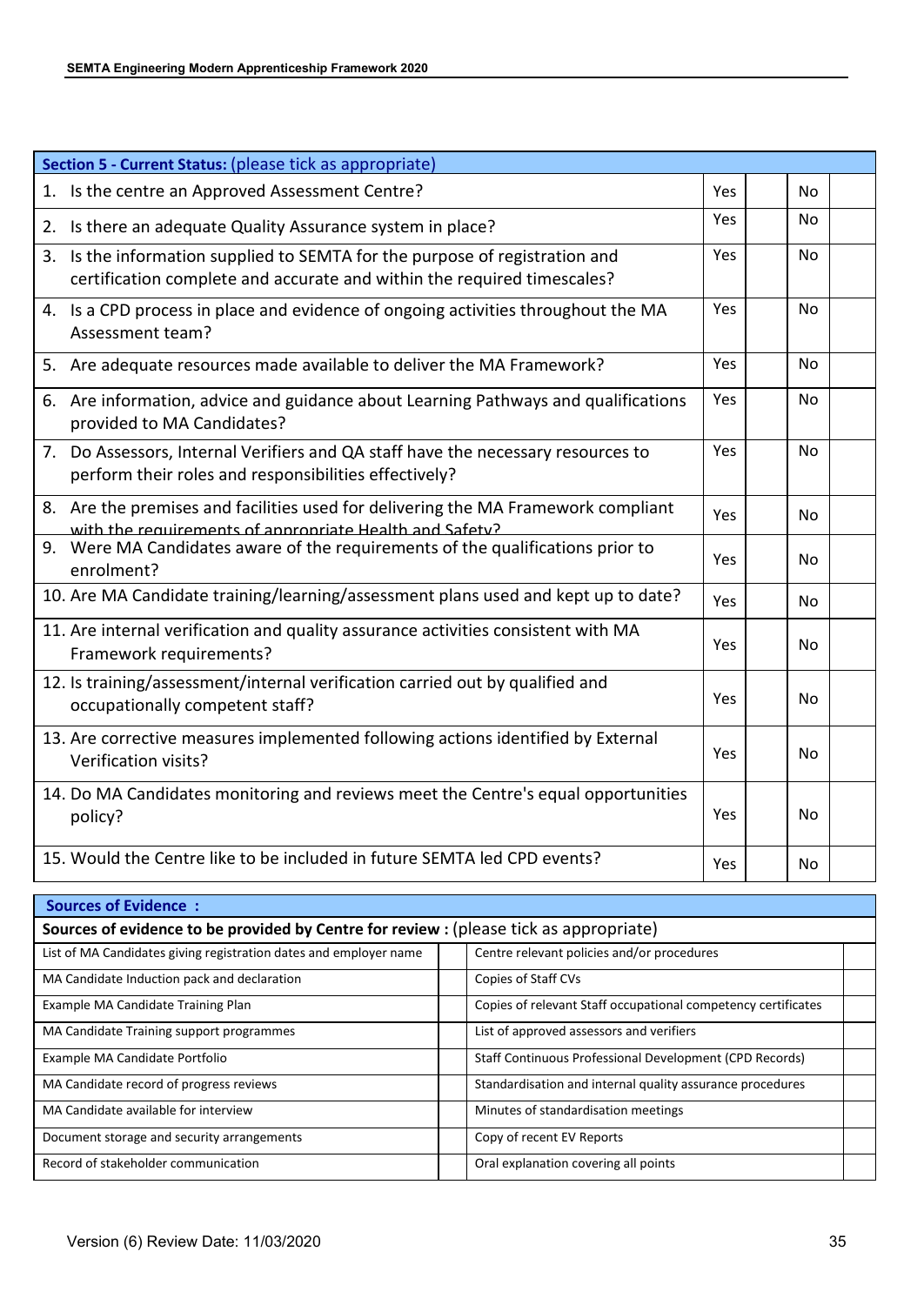| <b>Semta Staff Use Only:</b>                                                                                                                 |  |  |  |  |  |  |  |  |
|----------------------------------------------------------------------------------------------------------------------------------------------|--|--|--|--|--|--|--|--|
| Section 6 - Comments and Observations on Centre Compliance with MA Engineering Framework Document:<br>(include details of any Good Practice) |  |  |  |  |  |  |  |  |
| 1.                                                                                                                                           |  |  |  |  |  |  |  |  |
| 2.                                                                                                                                           |  |  |  |  |  |  |  |  |
| 3.                                                                                                                                           |  |  |  |  |  |  |  |  |
| 4.                                                                                                                                           |  |  |  |  |  |  |  |  |
| 5.                                                                                                                                           |  |  |  |  |  |  |  |  |
| 6.                                                                                                                                           |  |  |  |  |  |  |  |  |
| 7.                                                                                                                                           |  |  |  |  |  |  |  |  |

| <b>Section 7 - Action Points:</b> |                        |                           |                      |  |  |  |  |  |  |
|-----------------------------------|------------------------|---------------------------|----------------------|--|--|--|--|--|--|
|                                   | <b>Action Required</b> | To be carried out $\vert$ | <b>Date Required</b> |  |  |  |  |  |  |
| 1.                                |                        |                           |                      |  |  |  |  |  |  |
| 2.                                |                        |                           |                      |  |  |  |  |  |  |
| 3.                                |                        |                           |                      |  |  |  |  |  |  |
| 4.                                |                        |                           |                      |  |  |  |  |  |  |

| <b>Section 8 - Declaration:</b>                                                                                             |     |  |    |  |                |  |  |  |  |  |
|-----------------------------------------------------------------------------------------------------------------------------|-----|--|----|--|----------------|--|--|--|--|--|
| Date Application Received:                                                                                                  |     |  |    |  | Processed by:  |  |  |  |  |  |
| Approved:                                                                                                                   | Yes |  | No |  | Date Approved: |  |  |  |  |  |
| Approved by:                                                                                                                |     |  |    |  | Position:      |  |  |  |  |  |
| Centre representative confirming that the information provided in this re-approval application<br>is complete and accurate: |     |  |    |  |                |  |  |  |  |  |
| If not-approved give reasons why:                                                                                           |     |  |    |  |                |  |  |  |  |  |